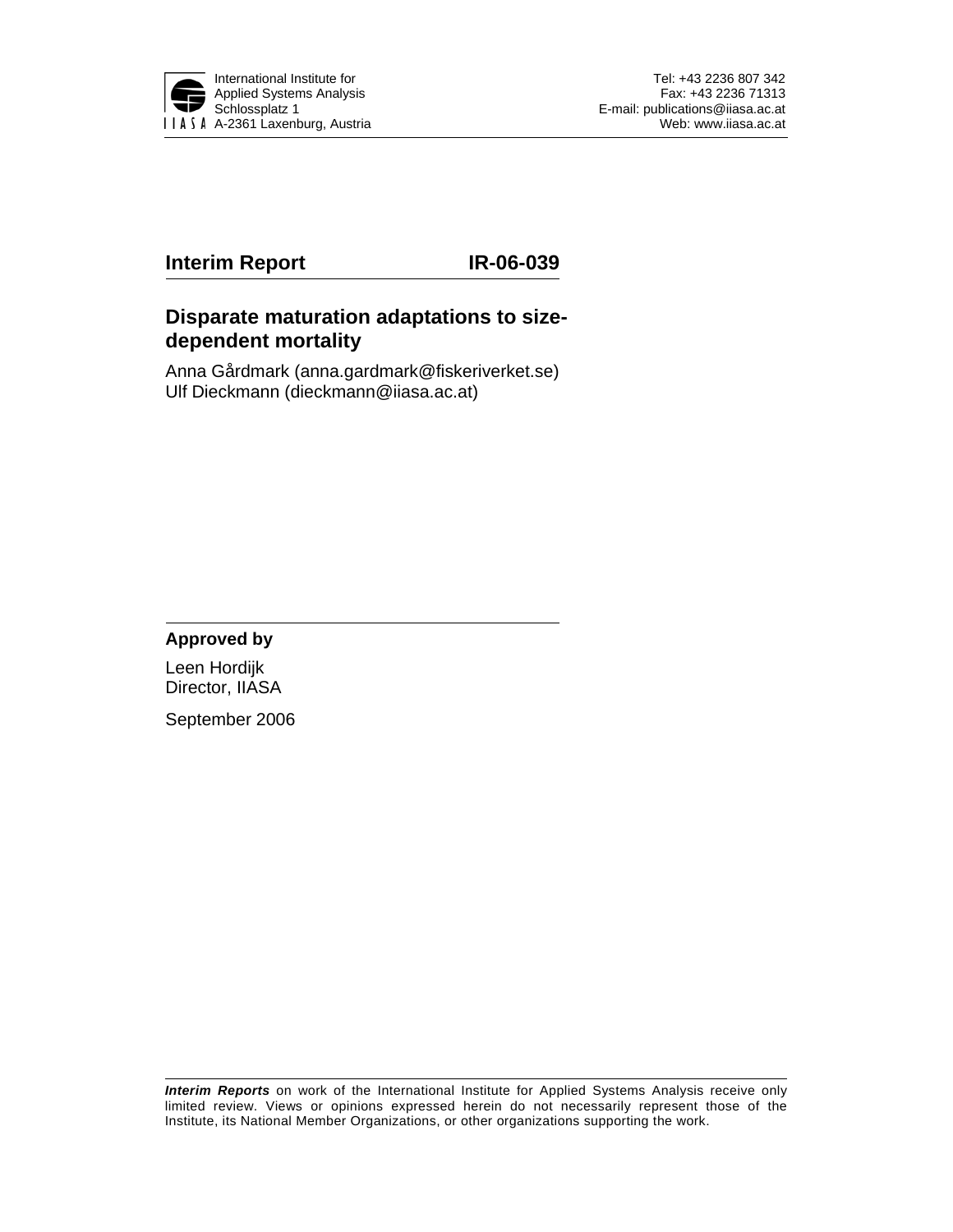# **IIASA STUDIES IN ADAPTIVE DYNAMICS NO. 120**



The Evolution and Ecology Program at IIASA fosters the development of new mathematical and conceptual techniques for understanding the evolution of complex adaptive systems.

Focusing on these long-term implications of adaptive processes in systems of limited growth, the Evolution and Ecology Program brings together scientists and institutions from around the world with IIASA acting as the central node.

Scientific progress within the network is collected in the IIASA Studies in Adaptive Dynamics series.

No. 1 Metz JAJ, Geritz SAH, Meszéna G, Jacobs FJA, van Heerwaarden JS: *Adaptive Dynamics: A Geometrical Study of the Consequences of Nearly Faithful Reproduction.* IIASA Working Paper WP-95-099 (1995). van Strien SJ, Verduyn Lunel SM (eds): Stochastic and Spatial Structures of Dynamical Systems, Proceedings of the Royal Dutch Academy of Science (KNAW Verhandelingen), North Holland, Amsterdam, pp. 183-231 (1996).

No. 2 Dieckmann U, Law R: *The Dynamical Theory of Coevolution: A Derivation from Stochastic Ecological Processes.* IIASA Working Paper WP-96-001 (1996). Journal of Mathematical Biology 34:579-612 (1996).

No. 3 Dieckmann U, Marrow P, Law R: *Evolutionary Cycling of Predator-Prey Interactions: Population Dynamics and the Red Queen.* IIASA Preprint (1995). Journal of Theoretical Biology 176:91-102 (1995).

No. 4 Marrow P, Dieckmann U, Law R: *Evolutionary Dynamics of Predator-Prey Systems: An Ecological Perspective.* IIASA Working Paper WP-96-002 (1996). Journal of Mathematical Biology 34:556-578 (1996).

No. 5 Law R, Marrow P, Dieckmann U: *On Evolution under Asymmetric Competition.* IIASA Working Paper WP-96-003 (1996). Evolutionary Ecology 11:485-501 (1997).

No. 6 Metz JAJ, Mylius SD, Diekmann O: *When Does Evolution Optimize? On the Relation Between Types of Density Dependence and Evolutionarily Stable Life History Parameters.* IIASA Working Paper WP-96-004 (1996).

No. 7 Ferrière R, Gatto M: *Lyapunov Exponents and the Mathematics of Invasion in Oscillatory or Chaotic Populations.* Theoretical Population Biology 48:126-171 (1995).

No. 8 Ferrière R, Fox GA: *Chaos and Evolution.* IIASA Preprint (1996). Trends in Ecology and Evolution 10:480- 485 (1995).

No. 9 Ferrière R, Michod RE: *The Evolution of Cooperation in Spatially Heterogeneous Populations.* IIASA Working Paper WP-96-029 (1996). The American Naturalist 147:692- 717 (1996).

No. 10 van Dooren TJM, Metz JAJ: *Delayed Maturation in Temporally Structured Populations with Non-Equilibrium Dynamics.* IIASA Working Paper WP-96-070 (1996). Journal of Evolutionary Biology 11:41-62 (1998).

No. 11 Geritz SAH, Metz JAJ, Kisdi É, Meszéna G: *The Dynamics of Adaptation and Evolutionary Branching.* IIASA Working Paper WP-96-077 (1996). Physical Review Letters 78:2024-2027 (1997).

No. 12 Geritz SAH, Kisdi É, Meszéna G, Metz JAJ: *Evolutionary Singular Strategies and the Adaptive Growth and Branching of the Evolutionary Tree.* IIASA Working Paper WP-96-114 (1996). Evolutionary Ecology 12:35-57 (1998).

No. 13 Heino M, Metz JAJ, Kaitala V: *Evolution of Mixed Maturation Strategies in Semelparous Life-Histories: The Crucial Role of Dimensionality of Feedback Environment.* IIASA Working Paper WP-96-126 (1996). Philosophical Transactions of the Royal Society of London Series B 352:1647-1655 (1997).

No. 14 Dieckmann U: *Can Adaptive Dynamics Invade?* IIASA Working Paper WP-96-152 (1996). Trends in Ecology and Evolution 12:128-131 (1997).

No. 15 Meszéna G, Czibula I, Geritz SAH: *Adaptive Dynamics in a 2-Patch Environment: A Simple Model for Allopatric and Parapatric Speciation.* IIASA Interim Report IR-97-001 (1997). Journal of Biological Systems 5:265-284 (1997).

No. 16 Heino M, Metz JAJ, Kaitala V: *The Enigma of Frequency-Dependent Selection.* IIASA Interim Report IR-97-061 (1997). Trends in Ecology and Evolution 13:367-370 (1998).

No. 17 Heino M: *Management of Evolving Fish Stocks.* IIASA Interim Report IR-97-062 (1997). Canadian Journal of Fisheries and Aquatic Sciences 55:1971-1982 (1998).

No. 18 Heino M: *Evolution of Mixed Reproductive Strategies in Simple Life-History Models.* IIASA Interim Report IR-97- 063 (1997).

No. 19 Geritz SAH, van der Meijden E, Metz JAJ: *Evolutionary Dynamics of Seed Size and Seedling Competitive Ability.* IIASA Interim Report IR-97-071 (1997). Theoretical Population Biology 55:324-343 (1999).

No. 20 Galis F, Metz JAJ: *Why Are There So Many Cichlid Species? On the Interplay of Speciation and Adaptive Radiation.* IIASA Interim Report IR-97-072 (1997). Trends in Ecology and Evolution 13:1-2 (1998).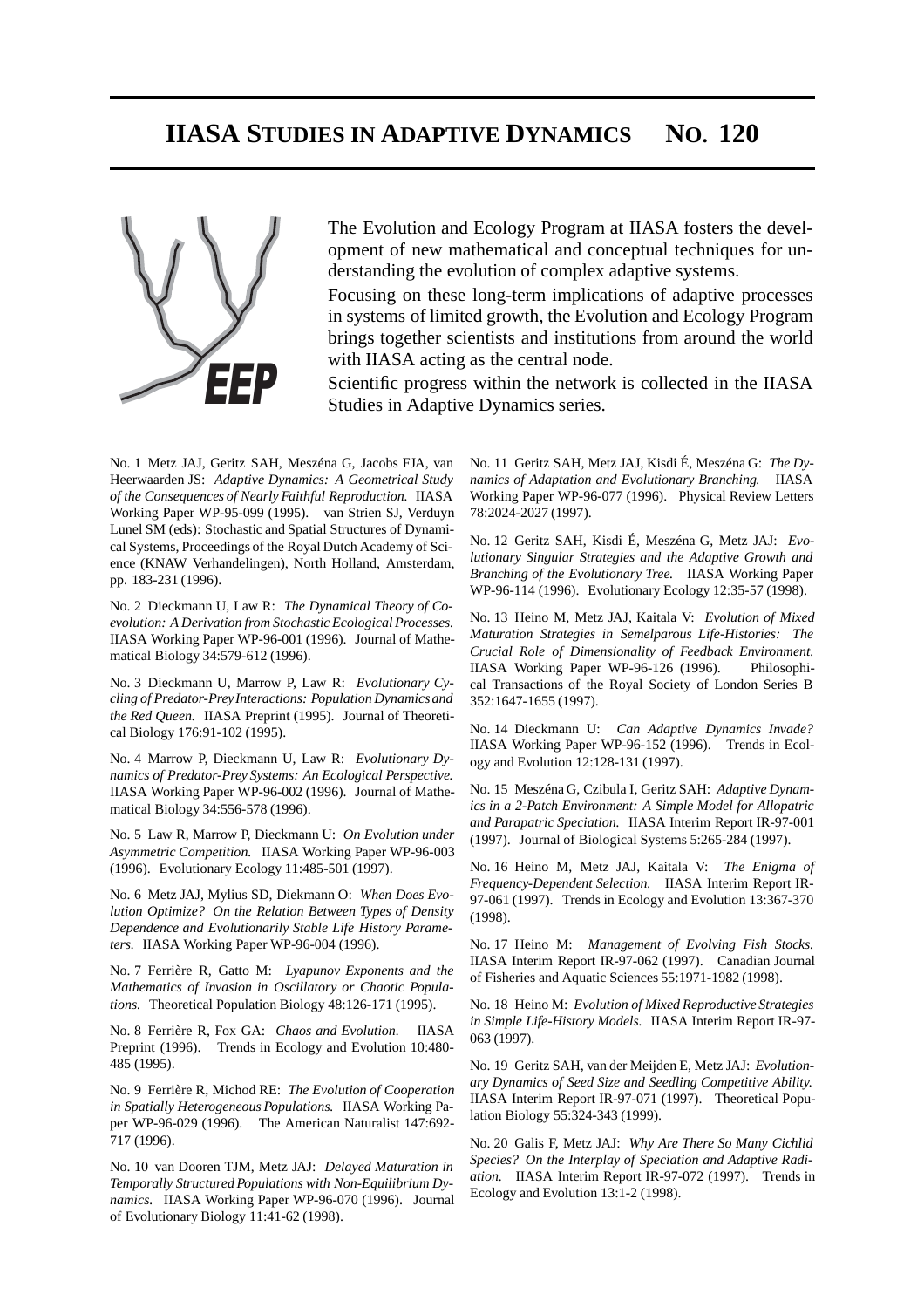No. 21 Boerlijst MC, Nowak MA, Sigmund K: *Equal Pay for all Prisoners/ The Logic of Contrition.* IIASA Interim Report IR-97-073 (1997). American Mathematical Society Monthly 104:303-307 (1997). Journal of Theoretical Biology 185:281-293 (1997).

No. 22 Law R, Dieckmann U: *Symbiosis Without Mutualism and the Merger of Lineages in Evolution.* IIASA Interim Report IR-97-074 (1997). Proceedings of the Royal Society of London Series B 265:1245-1253 (1998).

No. 23 Klinkhamer PGL, de Jong TJ, Metz JAJ: *Sex and Size in Cosexual Plants.* IIASA Interim Report IR-97-078 (1997). Trends in Ecology and Evolution 12:260-265 (1997).

No. 24 Fontana W, Schuster P: *Shaping Space: The Possible and the Attainable in RNA Genotype-Phenotype Mapping.* IIASA Interim Report IR-98-004 (1998). Journal of Theoretical Biology 194:491-515 (1998).

No. 25 Kisdi É, Geritz SAH: *Adaptive Dynamics in Allele Space: Evolution of Genetic Polymorphism by Small Mutations in a HeterogeneousEnvironment.* IIASA Interim Report IR-98-038 (1998). Evolution 53:993-1008 (1999).

No. 26 Fontana W, Schuster P: *Continuity in Evolution: On the Nature of Transitions.* IIASA Interim Report IR-98-039 (1998). Science 280:1451-1455 (1998).

No. 27 Nowak MA, Sigmund K: *Evolution of Indirect Reciprocity by Image Scoring/ The Dynamics of Indirect Reciprocity.* IIASA Interim Report IR-98-040 (1998). Nature 393:573-577 (1998). Journal of Theoretical Biology 194:561- 574 (1998).

No. 28 Kisdi É: *Evolutionary Branching Under Asymmetric Competition.* IIASA Interim Report IR-98-045 (1998). Journal of Theoretical Biology 197:149-162 (1999).

No. 29 Berger U: *Best Response Adaptation for Role Games.* IIASA Interim Report IR-98-086 (1998).

No. 30 van Dooren TJM: *The Evolutionary Ecology of Dominance-Recessivity.* IIASA Interim Report IR-98-096 (1998). Journal of Theoretical Biology 198:519-532 (1999).

No. 31 Dieckmann U, O'Hara B, Weisser W: *The Evolutionary Ecology of Dispersal.* IIASA Interim Report IR-98-108 (1998). Trends in Ecology and Evolution 14:88-90 (1999).

No. 32 Sigmund K: *Complex Adaptive Systems and the Evolution of Reciprocation.* IIASA Interim Report IR-98-100 (1998). Ecosystems 1:444-448 (1998).

No. 33 Posch M, Pichler A, Sigmund K: *The Efficiency of Adapting Aspiration Levels.* IIASA Interim Report IR-98- 103 (1998). Proceedings of the Royal Society London Series B 266:1427-1435 (1999).

No. 34 Mathias A, Kisdi É: *Evolutionary Branching and Coexistence of Germination Strategies.* IIASA Interim Report IR-99-014 (1999).

No. 35 Dieckmann U, Doebeli M: *On the Origin of Species by Sympatric Speciation.* IIASA Interim Report IR-99-013 (1999). Nature 400:354-357 (1999).

No. 36 Metz JAJ, Gyllenberg M: *How Should We Define Fitness in Structured Metapopulation Models? Including an Application to the Calculation of Evolutionarily Stable Dispersal Strategies.* IIASA Interim Report IR-99-019 (1999). Proceedings of the Royal Society of London Series B 268:499- 508 (2001).

No. 37 Gyllenberg M, Metz JAJ: *On Fitness in Structured Metapopulations.* IIASA Interim Report IR-99-037 (1999). Journal of Mathematical Biology 43:545-560 (2001).

No. 38 Meszéna G, Metz JAJ: *Species Diversity and Population Regulation: The Importance of Environmental Feedback Dimensionality.* IIASA Interim Report IR-99-045 (1999).

No. 39 Kisdi É, Geritz SAH: *Evolutionary Branching and Sympatric Speciation in Diploid Populations.* IIASA Interim Report IR-99-048 (1999).

No. 40 Ylikarjula J, Heino M, Dieckmann U: *Ecology and Adaptation of Stunted Growth in Fish.* IIASA Interim Report IR-99-050 (1999). Evolutionary Ecology 13:433-453 (1999).

No. 41 Nowak MA, Sigmund K: *Games on Grids.* IIASA Interim Report IR-99-038 (1999). Dieckmann U, Law R, Metz JAJ (eds): The Geometry of Ecological Interactions: Simplifying Spatial Complexity, Cambridge University Press, Cambridge, UK, pp. 135-150 (2000).

No. 42 Ferrière R, Michod RE: *Wave Patterns in Spatial Games and the Evolution of Cooperation.* IIASA Interim Report IR-99-041 (1999). Dieckmann U, Law R, Metz JAJ (eds): The Geometry of Ecological Interactions: Simplifying Spatial Complexity, Cambridge University Press, Cambridge, UK, pp. 318-332 (2000).

No. 43 Kisdi É, Jacobs FJA, Geritz SAH: *Red Queen Evolution by Cycles of Evolutionary Branching and Extinction.* IIASA Interim Report IR-00-030 (2000). Selection 2:161- 176 (2001).

No. 44 Meszéna G, Kisdi É, Dieckmann U, Geritz SAH, Metz JAJ: *Evolutionary Optimisation Models and Matrix Games in the Unified Perspective of Adaptive Dynamics.* IIASA Interim Report IR-00-039 (2000). Selection 2:193-210 (2001).

No. 45 Parvinen K, Dieckmann U, Gyllenberg M, Metz JAJ: *Evolution of Dispersal in Metapopulations with Local Density Dependence and Demographic Stochasticity.* IIASA Interim Report IR-00-035 (2000). Journal of Evolutionary Biology 16:143-153 (2003).

No. 46 Doebeli M, Dieckmann U: *Evolutionary Branching and Sympatric Speciation Caused by Different Types of Ecological Interactions.* IIASA Interim Report IR-00-040 (2000). The American Naturalist 156:S77-S101 (2000).

No. 47 Heino M, Hanski I: *Evolution of Migration Rate in a Spatially Realistic Metapopulation Model.* IIASA Interim Report IR-00-044 (2000). The American Naturalist 157:495- 511 (2001).

No. 48 Gyllenberg M, Parvinen K, Dieckmann U: *Evolutionary Suicide and Evolution of Dispersalin StructuredMetapopulations.* IIASA Interim Report IR-00-056 (2000). Journal of Mathematical Biology 45:79-105 (2002).

No. 49 van Dooren TJM: *The Evolutionary Dynamics of Direct Phenotypic Overdominance: Emergence Possible, Loss Probable.* IIASA Interim Report IR-00-048 (2000). Evolution 54:1899-1914 (2000).

No. 50 Nowak MA, Page KM, Sigmund K: *Fairness Versus Reason in the Ultimatum Game.* IIASA Interim Report IR-00-57 (2000). Science 289:1773-1775 (2000).

No. 51 de Feo O, Ferrière R: *Bifurcation Analysis of Population Invasion: On-Off Intermittency and Basin Riddling.* IIASA Interim Report IR-00-074 (2000). International Journal of Bifurcation and Chaos 10:443-452 (2000).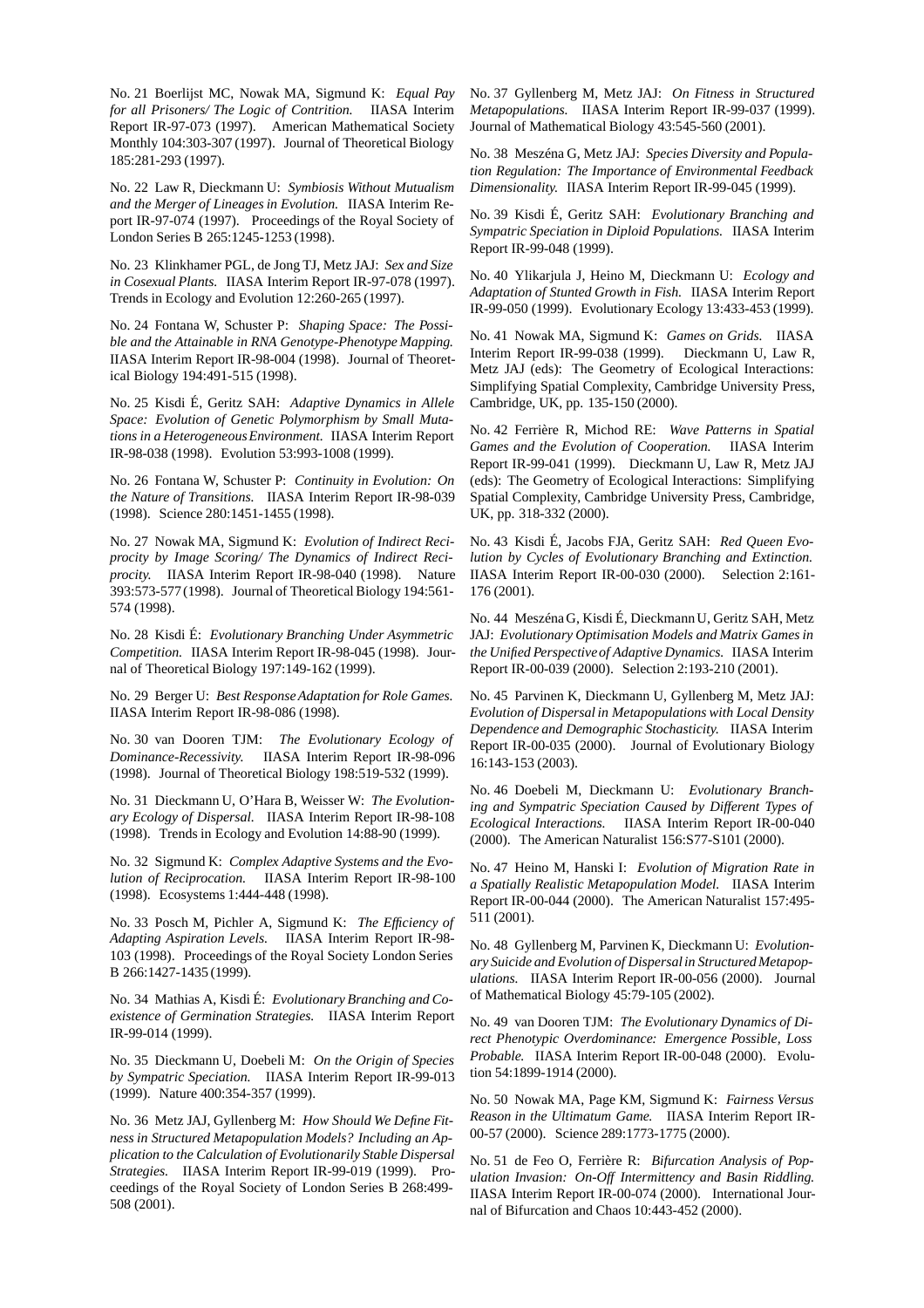No. 52 Heino M, Laaka-Lindberg S: *Clonal Dynamics and Evolution of Dormancy in the Leafy Hepatic Lophozia Silvicola.* IIASA Interim Report IR-01-018 (2001). Oikos 94:525-532 (2001).

No. 53 Sigmund K, Hauert C, Nowak MA: *Reward and Punishment in Minigames.* IIASA Interim Report IR-01-031 (2001). Proceedings of the National Academy of Sciences of the USA 98:10757-10762 (2001).

No. 54 Hauert C, De Monte S, Sigmund K, Hofbauer J: *Oscillations in Optional Public Good Games.* IIASA Interim Report IR-01-036 (2001).

No. 55 Ferrière R, Le Galliard J: *Invasion Fitness and Adaptive Dynamics in Spatial Population Models.* IIASA Interim Report IR-01-043 (2001). Clobert J, Dhondt A, Danchin E, Nichols J (eds): Dispersal, Oxford University Press, pp. 57-79 (2001).

No. 56 de Mazancourt C, Loreau M, Dieckmann U: *Can the Evolution of Plant Defense Lead to Plant-Herbivore Mutualism.* IIASA Interim Report IR-01-053 (2001). The American Naturalist 158:109-123 (2001).

No. 57 Claessen D, Dieckmann U: *Ontogenetic Niche Shifts and Evolutionary Branching in Size-Structured Populations.* IIASA Interim Report IR-01-056 (2001). Evolutionary Ecology Research 4:189-217 (2002).

No. 58 Brandt H: *Correlation Analysis of Fitness Landscapes.* IIASA Interim Report IR-01-058 (2001).

No. 59 Dieckmann U: *Adaptive Dynamics of Pathogen-Host Interacations.* IIASA Interim Report IR-02-007 (2002). Dieckmann U, Metz JAJ, Sabelis MW, Sigmund K (eds): Adaptive Dynamics of Infectious Diseases: In Pursuit of Virulence Management, Cambridge University Press, Cambridge, UK, pp. 39-59 (2002).

No. 60 Nowak MA, Sigmund K: *Super- and Coinfection: The Two Extremes.* IIASA Interim Report IR-02-008 (2002). Dieckmann U, Metz JAJ, Sabelis MW, Sigmund K (eds): Adaptive Dynamics of Infectious Diseases: In Pursuit of Virulence Management, Cambridge University Press, Cambridge, UK, pp. 124-137 (2002).

No. 61 Sabelis MW, Metz JAJ: *Taking Stock: Relating Theory to Experiment.* IIASA Interim Report IR-02-009 (2002). Dieckmann U, Metz JAJ, Sabelis MW, Sigmund K (eds): Adaptive Dynamics of Infectious Diseases: In Pursuit of Virulence Management, Cambridge University Press, Cambridge, UK, pp. 379-398 (2002).

No. 62 Cheptou P, Dieckmann U: *The Evolution of Self-Fertilization in Density-Regulated Populations .* IIASA Interim Report IR-02-024 (2002). Proceedings of the Royal Society of London Series B 269:1177-1186 (2002).

No. 63 Bürger R: *Additive Genetic Variation Under Intraspecific Competition and Stabilizing Selection: A Two-Locus Study.* IIASA Interim Report IR-02-013 (2002). Theoretical Population Biology 61:197-213 (2002).

No. 64 Hauert C, De Monte S, Hofbauer J, Sigmund K: *Volunteering as Red Queen Mechanism for Co-operation in Public Goods Games.* IIASA Interim Report IR-02-041 (2002). Science 296:1129-1132 (2002).

No. 65 Dercole F, Ferrière R, Rinaldi S: *Ecological Bistability and Evolutionary Reversals under Asymmetrical Competition.* IIASA Interim Report IR-02-053 (2002). Evolution 56:1081-1090 (2002).

No. 66 Dercole F, Rinaldi S: *Evolution of Cannibalistic Traits: Scenarios Derived from Adaptive Dynamics.* IIASA Interim Report IR-02-054 (2002). Theoretical Population Biology 62:365-374 (2002).

No. 67 Bürger R, Gimelfarb A: *Fluctuating Environments and the Role of Mutation in Maintaining Quantitative Genetic Variation.* IIASA Interim Report IR-02-058 (2002). Genetical Research 80:31-46 (2002).

No. 68 Bürger R: *On a Genetic Model of Intraspecific Competition and Stabilizing Selection.* IIASA Interim Report IR-02-062 (2002). Amer. Natur. 160:661-682 (2002).

No. 69 Doebeli M, Dieckmann U: *Speciation Along Environmental Gradients.* IIASA Interim Report IR-02-079 (2002). Nature 421:259-264 (2003).

No. 70 Dercole F, Irisson J, Rinaldi S: *Bifurcation Analysis of a Prey-Predator Coevolution Model.* IIASA Interim Report IR-02-078 (2002). SIAM Journal on Applied Mathematics 63:1378-1391 (2003).

No. 71 Le Galliard J, Ferrière R, Dieckmann U: *The Adaptive Dynamics of Altruism in Spatially HeterogeneousPopulations.* IIASA Interim Report IR-03-006 (2003). Evolution 57:1-17 (2003).

No. 72 Taborsky B, Dieckmann U, Heino M: *Unexpected Discontinuities in Life-History Evolution under Size-Dependent Mortality.* IIASA Interim Report IR-03-004 (2003). Proceedings of the Royal Society of London Series B 270:713-721 (2003).

No. 73 Gardmark A, Dieckmann U, Lundberg P: *Life-History Evolution in Harvested Populations: The Role of Natural Predation.* IIASA Interim Report IR-03-008 (2003). Evolutionary Ecology Research 5:239-257 (2003).

No. 74 Mizera F, Meszéna G: *Spatial Niche Packing, Character Displacement and Adaptive Speciation Along an Environmental Gradient.* IIASA Interim Report IR-03-062 (2003). Evolutionary Ecology Research 5:363-382 (2003).

No. 75 Dercole F: *Remarks on Branching-Extinction Evolutionary Cycles.* IIASA Interim Report IR-03-077 (2003). Journal of Mathematical Biology 47:569-580 (2003).

No. 76 Hofbauer J, Sigmund K: *Evolutionary Game Dynamics.* IIASA Interim Report IR-03-078 (2003). Bulletin of the American Mathematical Society 40:479-519 (2003).

No. 77 Ernande B, Dieckmann U, Heino M: *Adaptive Changes in Harvested Populations: Plasticity and Evolution of Age and Size at Maturation.* IIASA Interim Report IR-03-058 (2003). Proceedings of the Royal Society of London Series B-Biological Sciences 271:415-423 (2004).

No. 78 Hanski I, Heino M: *Metapopulation-Level Adaptation of Insect Host Plant Preference and Extinction-Colonization Dynamics in Heterogeneous Landscapes.* IIASA Interim Report IR-03-028 (2003). Theoretical Population Biology 63:309-338 (2003).

No. 79 van Doorn G, Dieckmann U, Weissing FJ: *Sympatric Speciation by Sexual Selection: A Critical Re-Evaluation.* IIASA Interim Report IR-04-003 (2004). American Naturalist 163:709-725 (2004).

No. 80 Egas M, Dieckmann U, Sabelis MW: *Evolution Restricts the Coexistence of Specialists and Generalists - the Role of Trade-off Structure.* IIASA Interim Report IR-04-004 (2004). American Naturalist 163:518-531 (2004).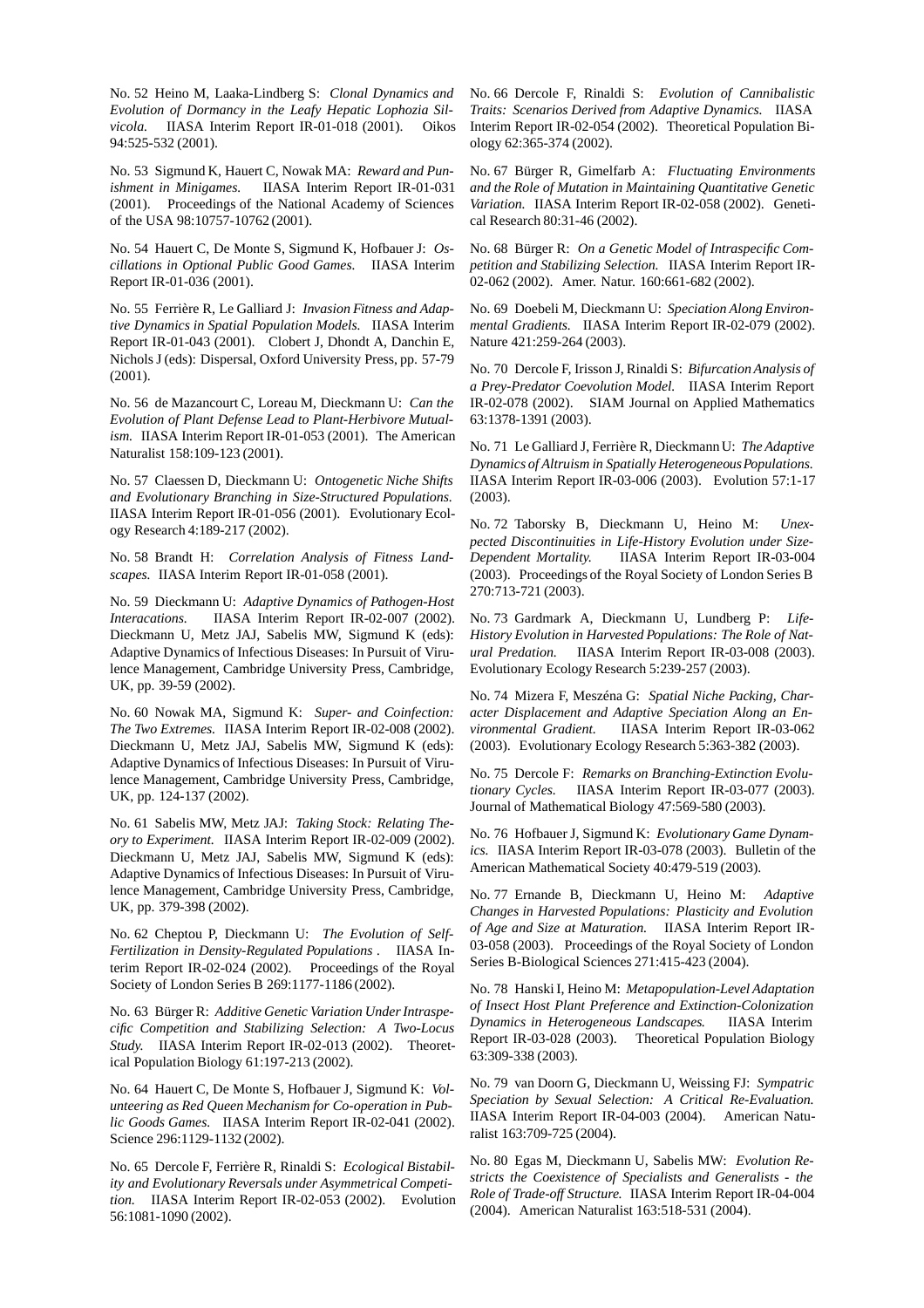No. 81 Ernande B, Dieckmann U: *The Evolution of Phenotypic Plasticity in Spatially Structured Environments: Implications of Intraspecific Competition, Plasticity Costs, and Environmental Characteristics.* IIASA Interim Report IR-04-006 (2004). Journal of Evolutionary Biology 17:613-628 (2004).

No. 82 Cressman R, Hofbauer J: *Measure Dynamics on a One-Dimensional Continuous Trait Space: Theoretical Foundations for Adaptive Dynamics.* IIASA Interim Report IR-04-016 (2004).

No. 83 Cressman R: *Dynamic Stability of the Replicator Equation with Continuous Strategy Space.* IIASA Interim Report IR-04-017 (2004).

No. 84 Ravigné V, Olivieri I, Dieckmann U: *Implications of Habitat Choice for Protected Polymorphisms.* IIASA Interim Report IR-04-005 (2004). Evolutionary Ecology Research 6:125-145 (2004).

No. 85 Nowak MA, Sigmund K: *Evolutionary Dynamics of Biological Games.* IIASA Interim Report IR-04-013 (2004). Science 303:793-799 (2004).

No. 86 Vukics A, Asbóth J, Meszéna G: *Speciation in Multidimensional Evolutionary Space.* IIASA Interim Report IR-04-028 (2004). Physical Review 68:041-903 (2003).

No. 87 de Mazancourt C, Dieckmann U: *Trade-off Geometries and Frequency-dependent Selection.* IIASA Interim Report IR-04-039 (2004). American Naturalist 164:765-778 (2004).

No. 88 Cadet CR, Metz JAJ, Klinkhamer PGL: *Size and the Not-So-Single Sex: disentangling the effects of size on sex allocation.* IIASA Interim Report IR-04-084 (2004). American Naturalist 164:779-792 (2004).

No. 89 Rueffler C, van Dooren TJM, Metz JAJ: *Adaptive Walks on Changing Landscapes: Levins' Approach Extended.* IIASA Interim Report IR-04-083 (2004). Theoretical Population Biology 65:165-178 (2004).

No. 90 de Mazancourt C, Loreau M, Dieckmann U: *Understanding Mutualism When There is Adaptation to the Partner.* IIASA Interim Report IR-05-016 (2005). Journal of Ecology 93:305-314 (2005).

No. 91 Dieckmann U, Doebeli M: *Pluralism in Evolutionary Theory.* IIASA Interim Report IR-05-017 (2005). Journal of Evolutionary Biology 18:1209-1213 (2005).

No. 92 Doebeli M, Dieckmann U, Metz JAJ, Tautz D: *What We Have Also Learned: Adaptive Speciation is Theoretically Plausible.* IIASA Interim Report IR-05-018 (2005). Evolution 59:691-695 (2005).

No. 93 Egas M, Sabelis MW, Dieckmann U: *Evolution of Specialization and Ecological Character Displacement of Herbivores Along a Gradient of Plant Quality.* IIASA Interim Report IR-05-019 (2005). Evolution 59:507-520 (2005).

No. 94 Le Galliard J, Ferrière R, Dieckmann U: *Adaptive Evolution of Social Traits: Origin, Trajectories, and Correlations of Altruism and Mobility.* IIASA Interim Report IR-05-020 (2005). American Naturalist 165:206-224 (2005).

No. 95 Doebeli M, Dieckmann U: *Adaptive Dynamics as a Mathematical Tool for Studying the Ecology of Speciation Processes.* IIASA Interim Report IR-05-022 (2005). Journal of Evolutionary Biology 18:1194-1200 (2005).

No. 96 Brandt H, Sigmund K: *The Logic of Reprobation: Assessment and Action Rules for Indirect Reciprocity.* IIASA Interim Report IR-04-085 (2004). Journal of Theoretical Biology 231:475-486 (2004).

No. 97 Hauert C, Haiden N, Sigmund K: *The Dynamics of Public Goods.* IIASA Interim Report IR-04-086 (2004). Discrete and Continuous Dynamical Systems - Series B 4:575- 587 (2004).

No. 98 Meszéna G, Gyllenberg M, Jacobs FJA, Metz JAJ: *Link Between Population Dynamics and Dynamics of Darwinian Evolution.* IIASA Interim Report IR-05-026 (2005). Physical Review Letters 95:Article 078105 (2005).

No. 99 Meszéna G: *Adaptive Dynamics: The Continuity Argument.* IIASA Interim Report IR-05-032 (2005).

No. 100 Brännström NA, Dieckmann U: *Evolutionary Dynamics of Altruism and Cheating Among Social Amoebas.* IIASA Interim Report IR-05-039 (2005). Proceedings of the Royal Society London Series B 272:1609-1616 (2005).

No. 101 Meszéna G, Gyllenberg M, Pasztor L, Metz JAJ: *Competitive Exclusion and Limiting Similarity: A Unified Theory.* IIASA Interim Report IR-05-040 (2005).

No. 102 Szabo P, Meszéna G: *Limiting Similarity Revisited.* IIASA Interim Report IR-05-050 (2005).

No. 103 Krakauer DC, Sasaki A: *The Greater than Two-Fold Cost of Integration for Retroviruses.* IIASA Interim Report IR-05-069 (2005).

No. 104 Metz JAJ: *Eight Personal Rules for Doing Science.* IIASA Interim Report IR-05-073 (2005). Journal of Evolutionary Biology 18:1178-1181 (2005).

No. 105 Beltman JB, Metz JAJ: *Speciation: More Likely Through a Genetic or Through a Learned Habitat Preference?* IIASA Interim Report IR-05-072 (2005). Proceedings of the Royal Society of London Series B 272:1455-1463 (2005).

No. 106 Durinx M, Metz JAJ: *Multi-type Branching Processes and Adaptive Dynamics of Structured Populations.* IIASA Interim Report IR-05-074 (2005). Haccou P, Jager P, Vatutin V (eds): Branching Processes: Variation, Growth and Extinction of Populations, Cambridge University Press, Cambridge, UK, pp. 266-278 (2005).

No. 107 Brandt H, Sigmund K: *The Good, the Bad and the Discriminator - Errors in Direct and Indirect Reciprocity.* IIASA Interim Report IR-05-070 (2005). Journal of Theoretical Biology 239:183-194 (2006).

No. 108 Brandt H, Hauert C, Sigmund K: *Punishing and Abstaining for Public Goods.* IIASA Interim Report IR-05-071 (2005). Proceedings of the National Academy of Sciences of the United States of America 103:495-497 (2006).

No. 109 Ohtsuki A, Sasaki A: *Epidemiology and Disease-Control Under Gene-for-Gene Plant-Pathogen Interaction.* IIASA Interim Report IR-05-068 (2005).

No. 110 Brandt H, Sigmund K: *Indirect Reciprocity, Image-Scoring, and Moral Hazard.* IIASA Interim Report IR-05- 078 (2005). Proceedings of the National Academy of Sciences of the United States of America 102:2666-2670 (2005).

No. 111 Nowak MA, Sigmund K: *Evolution of Indirect Reciprocity.* IIASA Interim Report IR-05-079 (2005). Nature 437:1292-1298 (2005).

No. 112 Kamo M, Sasaki A: *Evolution Towards Multi-Year Periodicity in Epidemics.* IIASA Interim Report IR-05-080 (2005). Ecology Letters 8:378-385 (2005).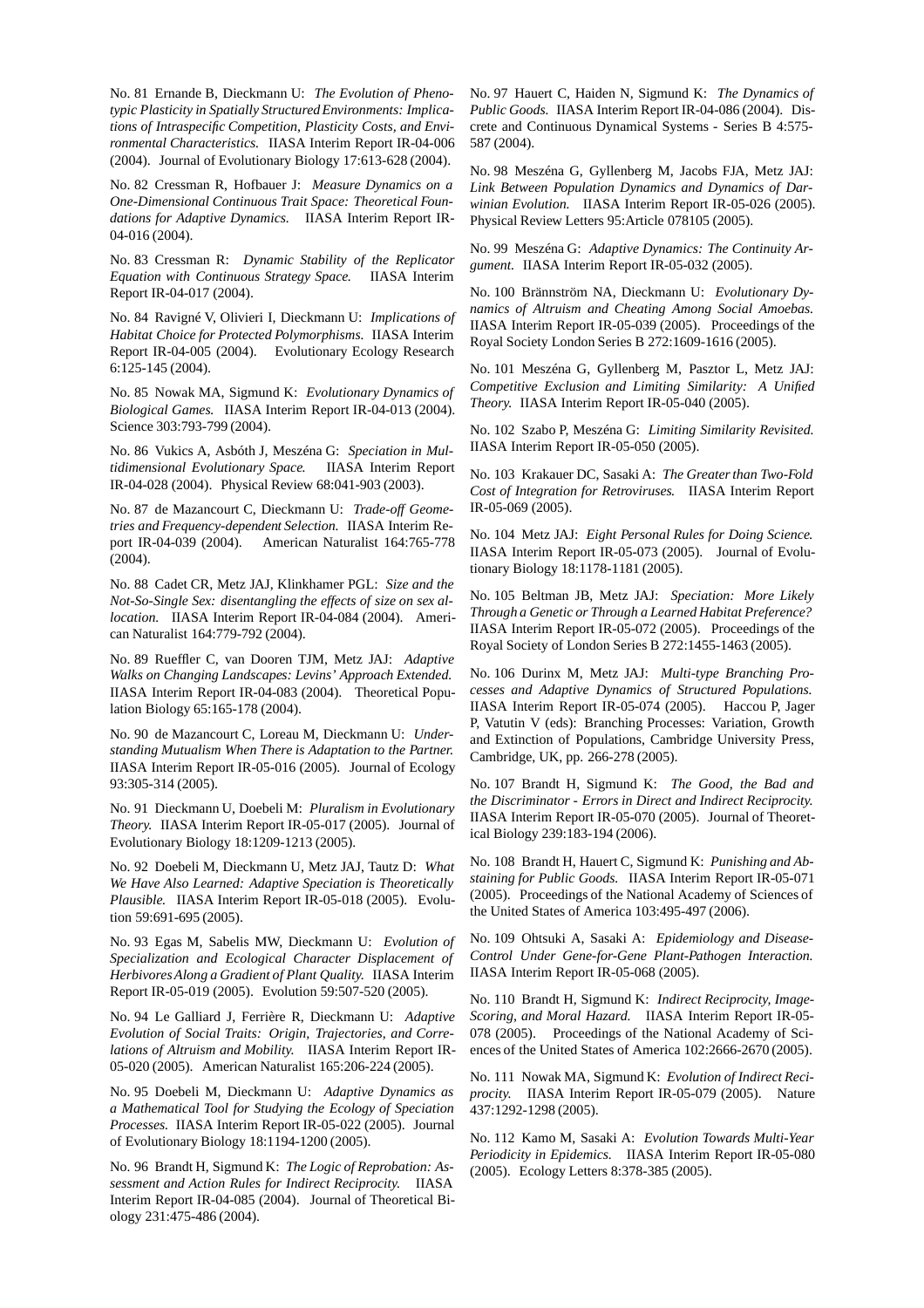No. 113 Dercole F, Ferrière R, Gragnani A, Rinaldi S: *Coevolution of Slow-fast Populations: Evolutionary Sliding, Evolutionoary Pseudo-equilibria, and Complex Red Queen Dynamics.* IIASA Interim Report IR-06-006 (2006). Proceedings of the Royal Society B-Biological Sciences 273:983-990 (2006).

No. 114 Dercole F: *Border Collision Bifurcations in the Evolution of Mutualistic Interactions.* IIASA Interim Report IR-05-083 (2005). International Journal of Bifurcation and Chaos 15:2179-2190 (2005).

No. 115 Taborsky B: *The influence of juvenile and adult environments on life-history trajectories.* IIASA Interim Report IR-06-033 (2006). Proceedings of the Royal Society B-Biological Sciences 273 :741-750 (2006).

No. 116 Taborsky B: *Mothers determine offspring size in response to own juvenile growth conditions.* IIASA Interim Report IR-06-034 (2006).

No. 117 Dieckmann U, Heino M, Parvinen K: *The Adaptive Dynamics of Function-Valued Traits.* IIASA Interim Report IR-06-036 (2006). Journal of Theoretical Biology 241:370- 389 (2006).

No. 118 Dieckmann U, Metz JAJ: *Surprising Evolutionary Predictions from Enhanced Ecological Realism.* IIASA Interim Report IR-06-037 (2006). Theoretical Population Biology 69:263-281 (2006).

No. 119 Dieckmann U, Brännström NA, HilleRisLambers R, Ito H: *The Adaptive Dynamics of Community Structure.* IIASA Interim Report IR-06-038 (2006).

No. 120 Gardmark A, Dieckmann U: *Disparate maturation adaptations to size-dependent mortality.* IIASA Interim Report IR-06-039 (2006).

Issues of the IIASA Studies in Adaptive Dynamics series can be obtained at www.iiasa.ac.at/Research/EEP/Series.html or by writing to eep@iiasa.ac.at.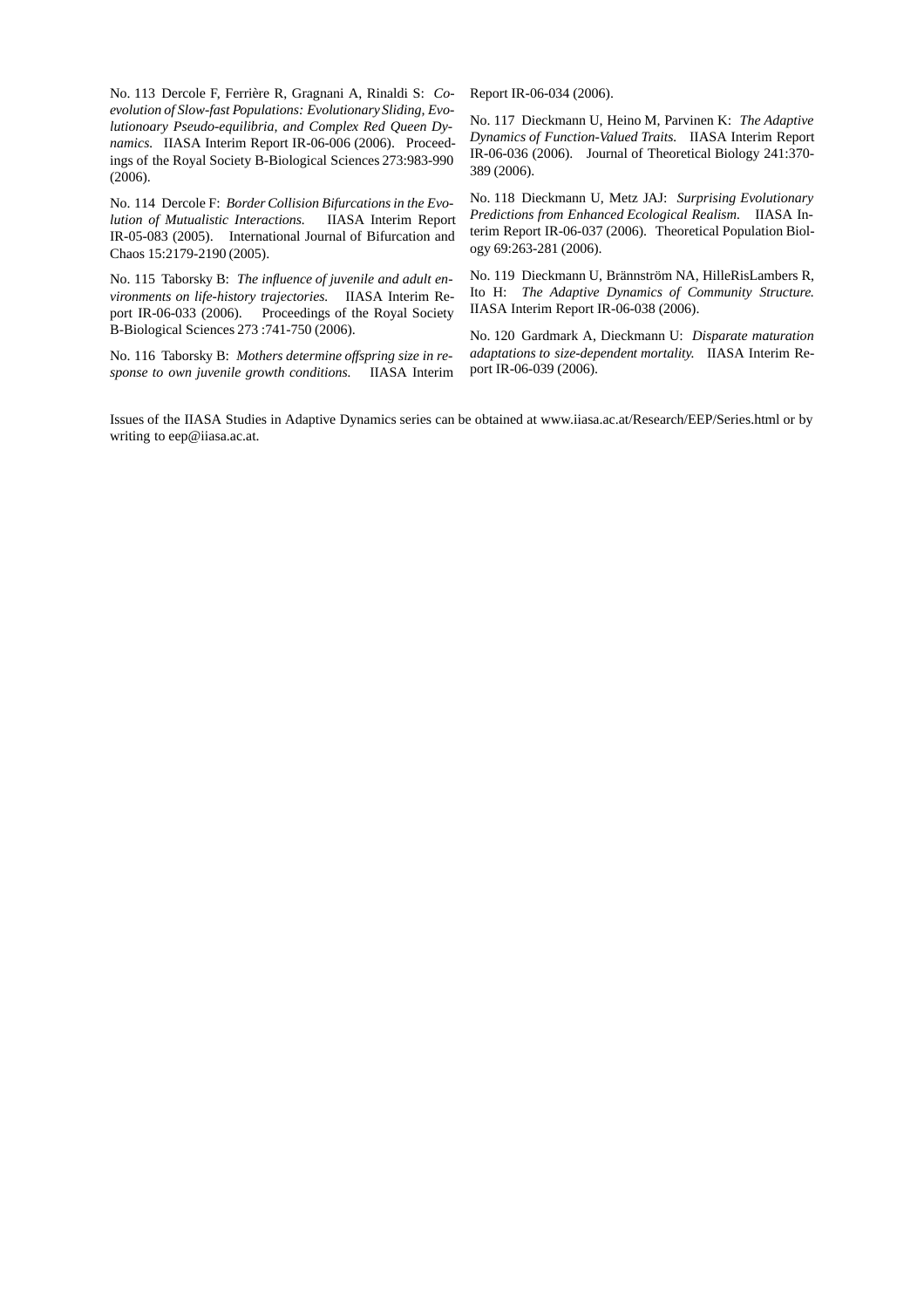# **Contents**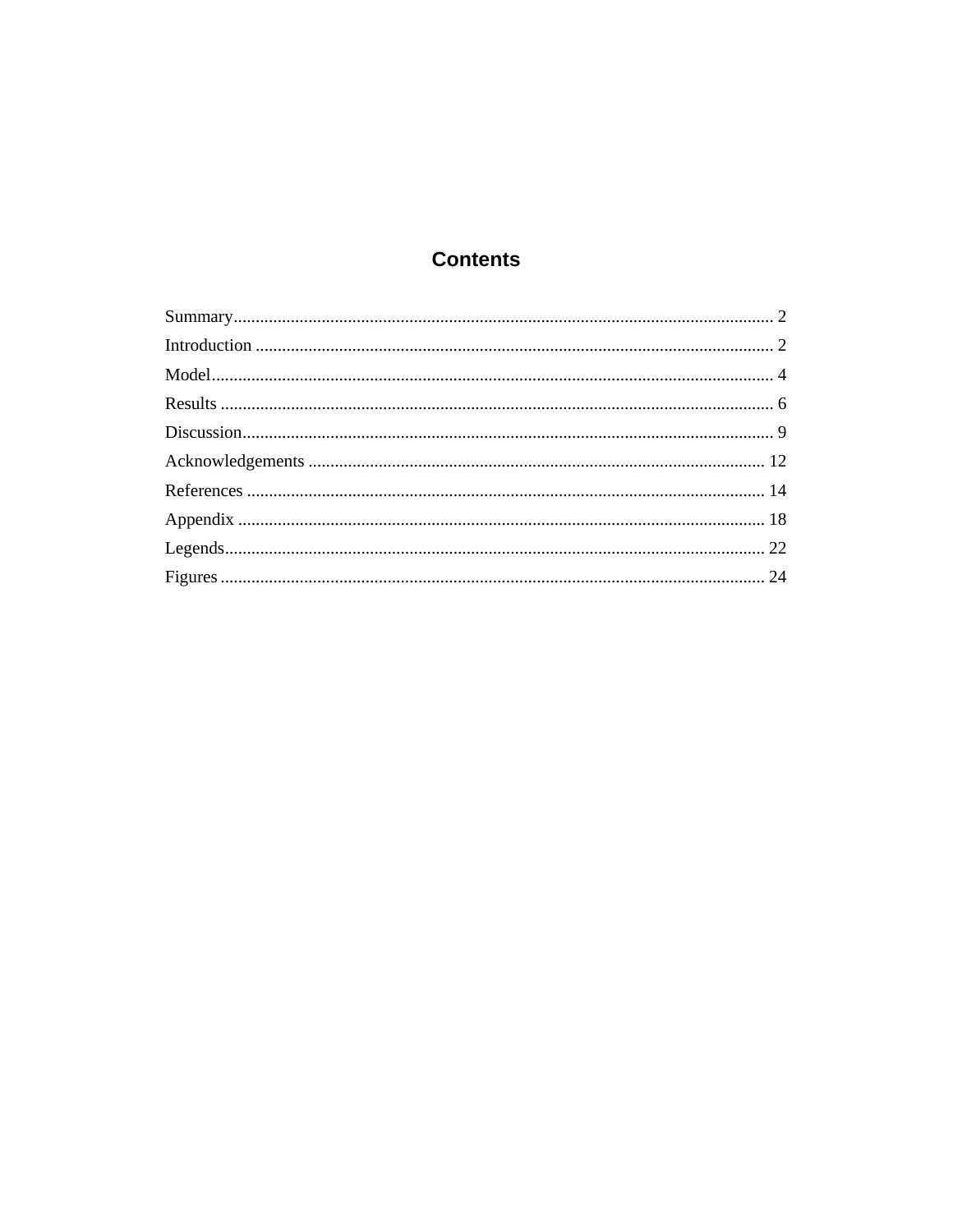### **Disparate maturation adaptations to size-dependent mortality**

Anna Gårdmark<sup>1\*</sup> and Ulf Dieckmann<sup>2</sup>

<sup>1</sup> Department of Theoretical Ecology, Ecology Building, Lund University, SE-223 62 Lund, Sweden. E-mail: anna.gardmark@teorekol.lu.se

<sup>2</sup> Evolution and Ecology Program, International Institute for Applied Systems Analysis, A-2361 Laxenburg, Austria.

**Running title**: Size, mortality & evolution of maturation

**Keywords**: maturation size, size-dependent mortality, alternative equilibria, evolutionary

bistability, adaptation, selection

**Number of words in summary**: 151

**Number of words in manuscript**: 4474 (including everything, 3859 excl. appendix)

**Number of references**: 29

**Number of figures**: 4

**\* Correspondence:** 

anna.gardmark@fiskeriverket.se

Institute of Coastal Research

Swedish Board of Fisheries

P.O. Box 109

SE-740 71 Öregrund

Sweden

Phone: +4617346466

Fax: +4617346490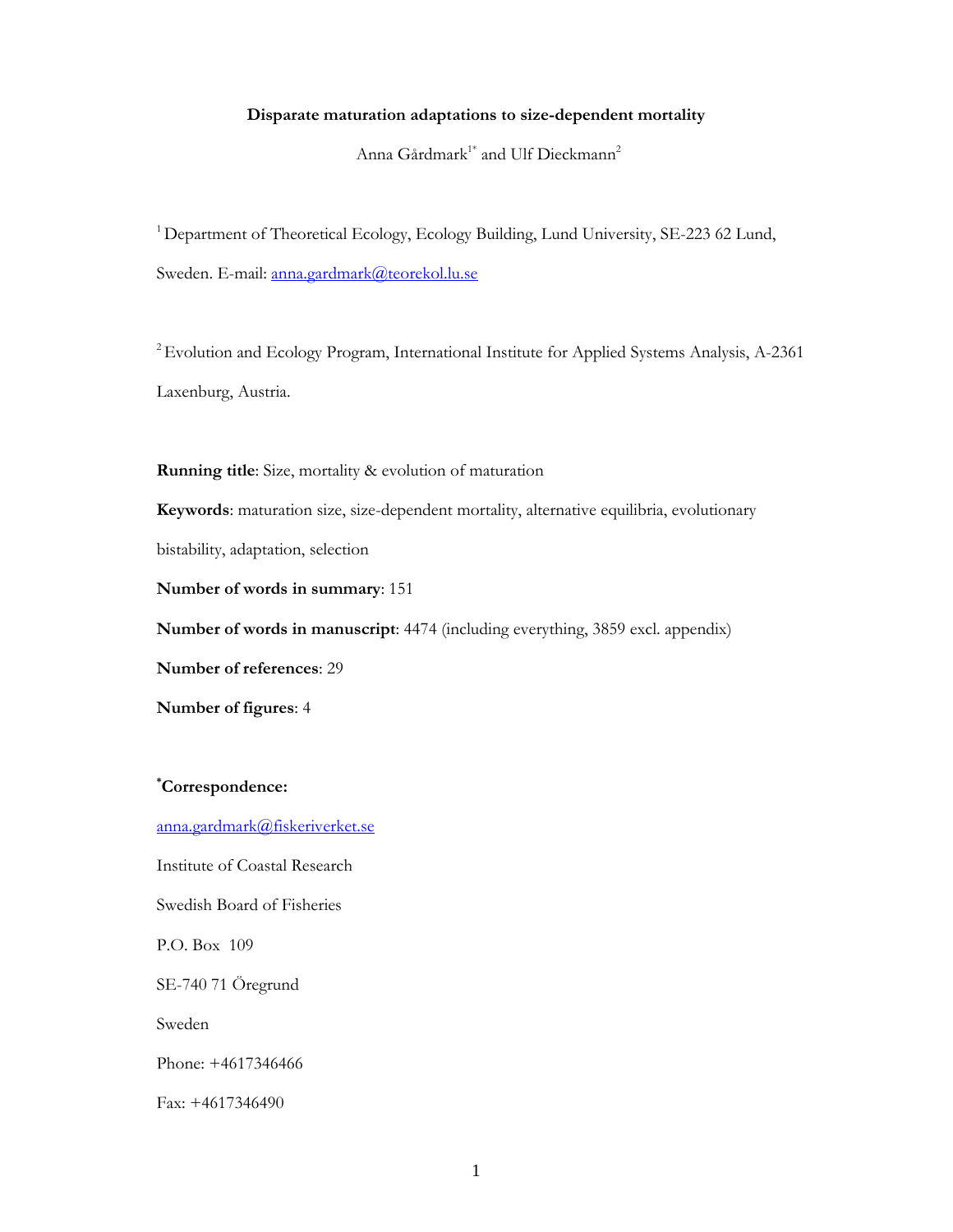#### **SUMMARY**

Body size is an important determinant of resource use, fecundity, and mortality risk. Evolution of maturation size in response to size-dependent selection is thus a fundamental part of life-history theory. Increased mortality among small individuals has previously been predicted to cause larger maturation size, whereas increased mortality among large individuals is expected to have the opposite effect. Here we use a continuously size-structured model to demonstrate that, contrary to these widespread expectations, increased mortality among small individuals can have three alternative effects: maturation size may increase, decrease, or become evolutionarily bistable. We show that such complex responses must be reckoned with whenever mortality is size-dependent, growth is indeterminate, reproduction impairs growth, and fecundity increases with size. Predicting adaptive responses to altered size-dependent mortality is thus inherently difficult, since, as demonstrated here, such mortality can not only reverse the direction of adaptation, but also cause abrupt shifts in evolutionarily stable maturation sizes.

## **INTRODUCTION**

An individual's body size typically influences its fecundity, mortality, and intra- and interspecific interactions. Adaptation of traits affecting body size in response to sizedependent selection pressures is thus a central topic in life-history theory (Roff 1992). It is also of practical importance, since size-dependent mortality occurs in many species, either naturally (Werner & Gilliam 1984) or induced by human exploitation (Law 2000). A key trait affecting body size is maturation size. Few evolutionary studies, however, have addressed maturation size directly, and fewer, still, have examined its response to size-dependent

2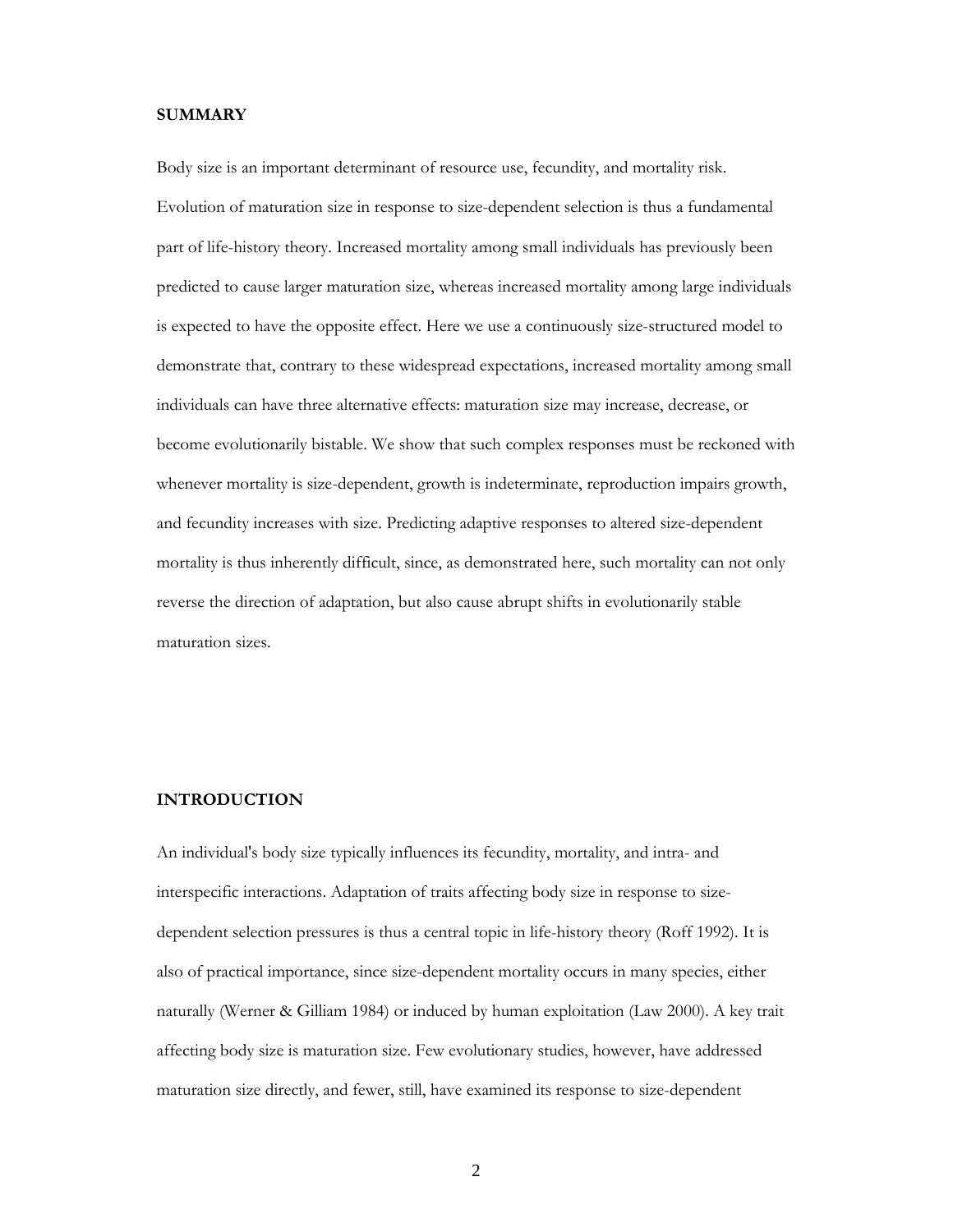mortality (Roff 1992). Most theoretical analyses have instead focussed on reproductive effort (Law 1979; Michod 1979) or energy allocation patterns (DeAngelis *et al*. 1985), or have analyzed the effects of age- or stage-structured mortality, rather than of size-structured mortality (Schaffer & Rosenzweig 1977; Law 1979; Michod 1979; Roff 1981; Day *et al*. 2002). Existing evolutionary models of maturation size assessing size-dependent mortality predict that mortality among large individuals causes maturation size to decrease (Taylor & Gabriel 1992; Ernande *et al*. 2004), whereas mortality among small individuals is predicted to induce delayed maturation, at larger sizes (Taylor & Gabriel 1992). Both predictions have received empirical support (Edley & Law 1988; Reznick *et al*. 1990; Haugen & Vollestad 1991; Wellborn 1994; Johnson & Belk 2001). Thus, the effect of size-dependent mortality on the evolution of maturation size seemed clear-cut. In particular, when maturation size is the only evolving trait, its evolutionary response to size-dependent mortality appeared to be uniquely determined.

In contrast, we show that mortality among small individuals has disparate effects on maturation size whenever mortality is size-dependent, growth is indeterminate, reproduction impairs growth, and fecundity increases with size. We investigate a size-structured evolutionary model and show that the effect of mortality among small individuals on maturation size depends on how mortality varies with size, because the latter alters the tradeoffs underlying maturation. Our results expose that predicting adaptive responses to sizedependent mortality, urgently needed, *e.g.*, in fisheries (Law 2000), requires detailed knowledge of both natural mortality patterns and induced mortality. Such refined predictions are important, since, as shown here, gradual changes in selection pressure can alter the direction of adaptation and cause abrupt shifts in evolutionarily stable maturation size.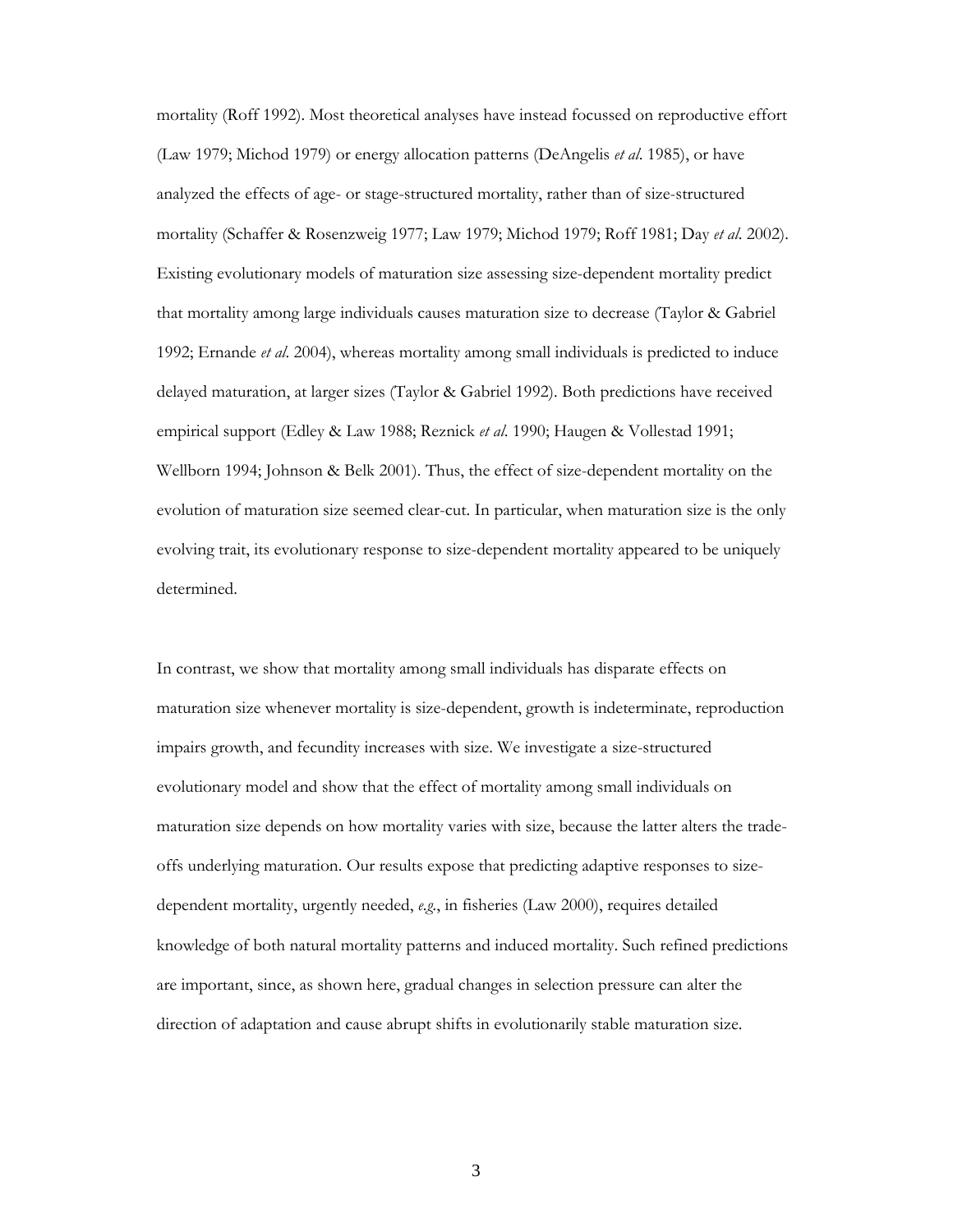## **MODEL**

We consider an organism in which somatic growth is indeterminate and piecewise linear (*e.g.*, some fish; Jørgensen 1992), reproduction reduces body growth, and all mature individuals reproduce. Size *s* is continuous and measured as body length. Individual growth rate *g*(*s*) in length *s* is then

$$
g(s) = \begin{cases} g_i & s_0 < s \le s_m \\ g_m & s > s_m \end{cases},
$$
\n(1a)

where  $s_0$  is size at birth,  $s_m$  is size at maturation, and  $g_i$  and  $g_m$  are the growth rates of immatures and matures, respectively. Owing to eq. 1a, size at maturation,  $s_m$ , and age at maturation,  $s_m / g_i$ , are strictly correlated traits, just representing two sides of the same coin.

Effective fecundity at size *s* is assumed to be proportional to weight, and thus to volume,

$$
f(s) = bs^3,\tag{1b}
$$

with scaling constant *b* . Notice that effective fecundity measures the number of *viable*  offspring, such that effects of parental size on, for example, offspring survival soon after birth are accounted for.

We assume that mortality changes at threshold sizes  $s_l$  and  $s_T$ , such that

$$
m(s) = \begin{cases} m_l & s_0 < s \le s_l \\ m_1 & s_l < s \le s_r \\ m_2 & s > s_r \end{cases}
$$
 (1c)

That is, small (large) individuals experience an (instantaneous) mortality  $m_1$  ( $m_2$ ). Since our focus is on size-dependent mortality, we avoid confounding its evolutionary effects by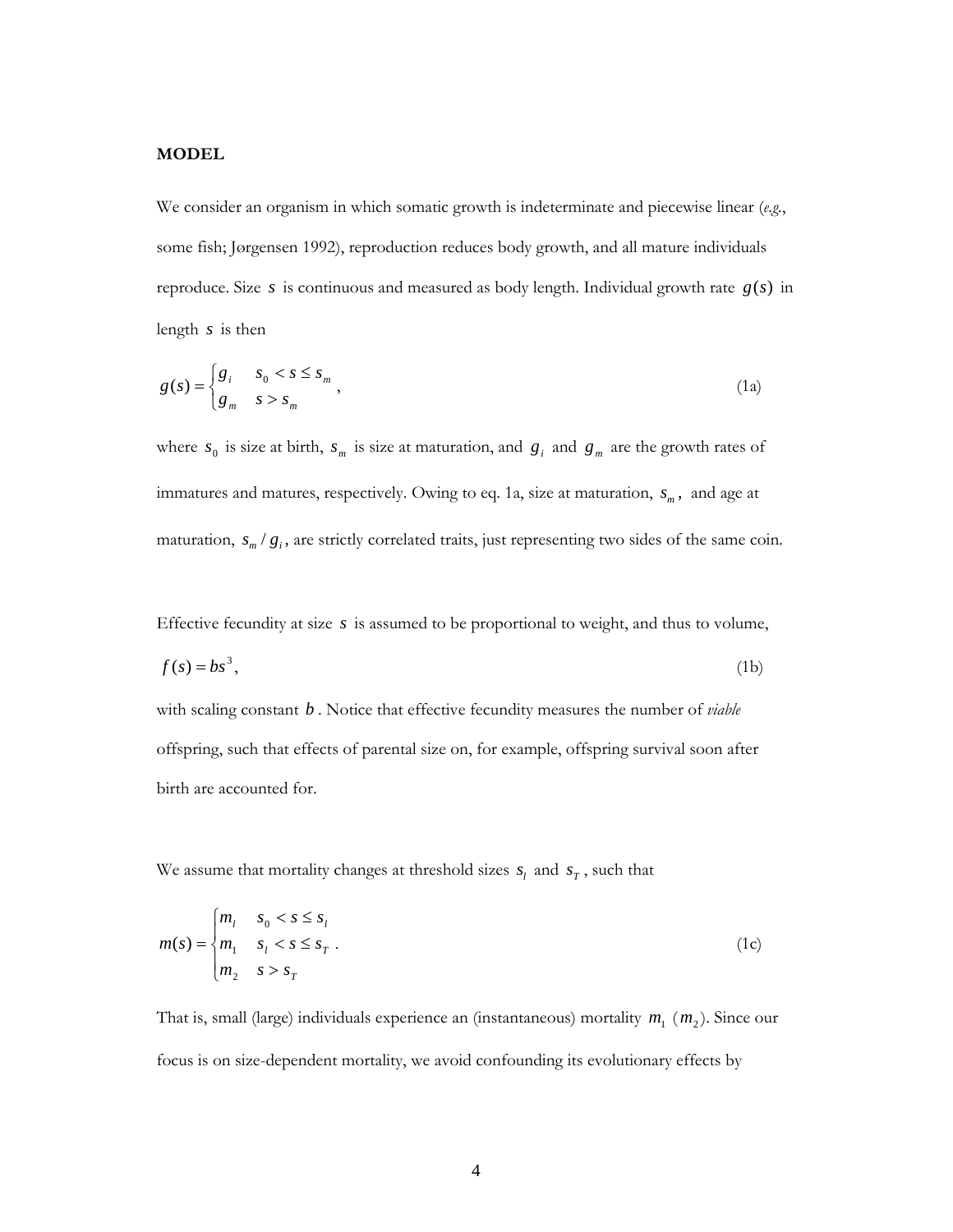density-dependent mortality, by assuming that density regulation occurs through the mortality  $m_l$  of individuals ('larvae') too small ( $s \leq s_l$ ) ever to reproduce.

The dynamics of the density of individuals with size  $s > s_0$  at time *t* are given by (Metz & Diekmann 1986)

$$
\frac{\partial n(s,t)}{\partial t} = -\frac{\partial g(s)n(s,t)}{\partial s} - d(s)n(s,t)
$$
\n(2a)

and the boundary condition

$$
n(s_0, t) = g(s_0)^{-1} \int_{s_m}^{\infty} f(s) n(s, t) ds.
$$
 (2b)

We find evolutionarily stable and attainable equilibrium value(s) of maturation size,  $s_m^*$ , through evolutionary invasion analysis. When a variant with maturation size  $s'_m$  appears in a monomorphic resident population with maturation size  $s_m$ , the variant's fate is determined by its invasion fitness, *i.e.*, by its exponential growth rate when rare in the resident population (Metz *et al*. 1992; Geritz *et al*. 1998). The invasion fitness is therefore given by the dominant Lyapunov exponent of the rare variant's (linear) dynamics. As Lyapunov exponents are difficult to calculate for infinite-dimensional dynamics arising in continuously structured populations we use the sign-equivalent proxy *I* of invasion fitness, based on the variant's lifetime reproductive success  $R_0$ ,

$$
I(s'_m, s_m) = R_0 - 1 = p_l(s_m) p_i(s'_m) \int_{s'_m}^{\infty} p_m(s'_m, s) f(s) g_m^{-1} ds - 1,
$$
\n(3)

where  $p_l(s_m)$ ,  $p_i(s'_m)$ , and  $p_m(s'_m, s)$  denote, respectively, the variant's probabilities of surviving the larval stage, the immature stage, and from maturation to size *s* (see Appendix). Since  $R_0 = 1$ , and thus  $I = 0$ , always holds for the resident population at equilibrium,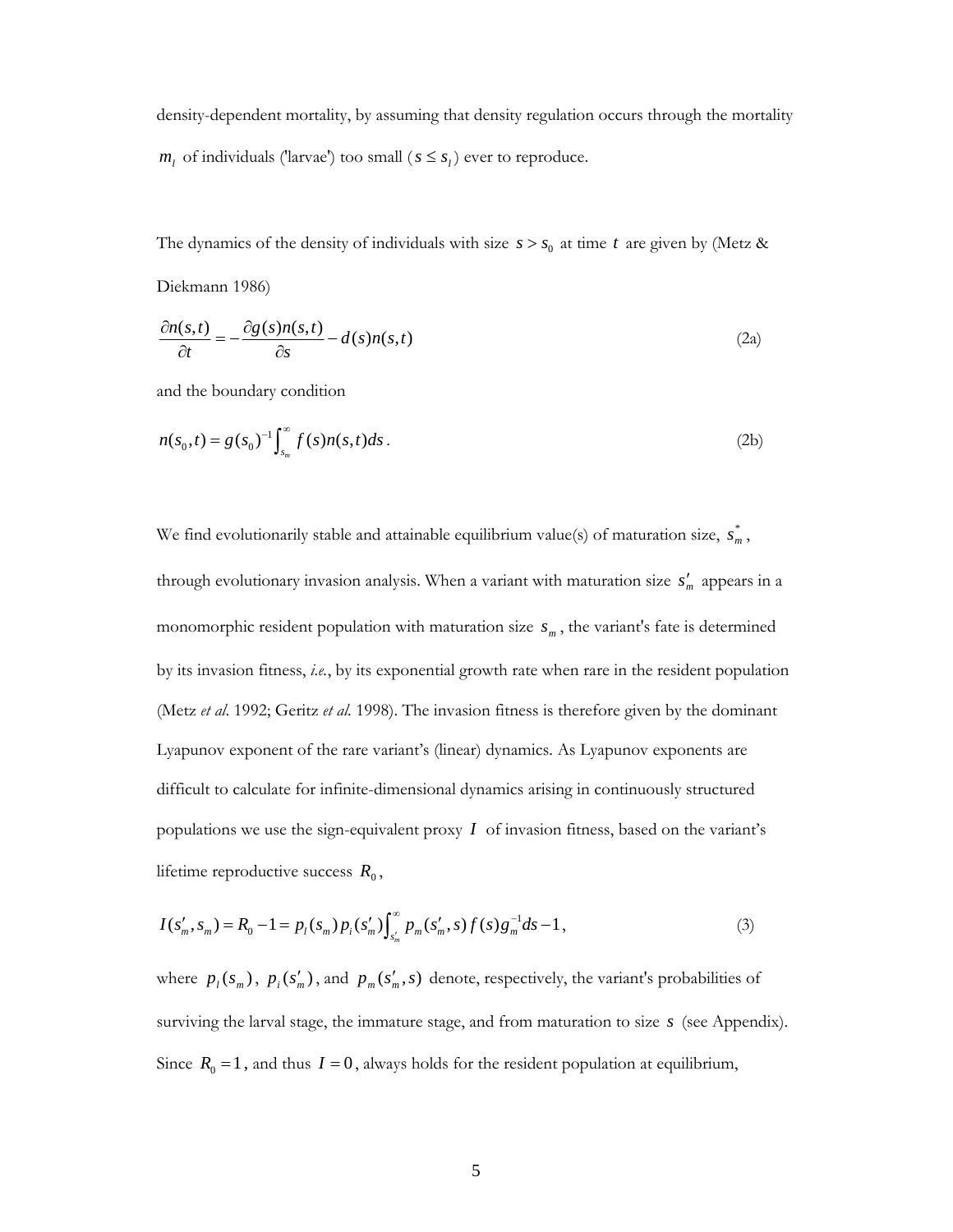$s'_m = s_m$ , it is evident that advantageous (deleterious) variants  $s'_m$  are characterized by  $I > 0$  $(I < 0)$ .

#### **RESULTS**

Figure 1 shows that size-dependent mortality can have four different effects on maturation size. Mortality among small individuals can (1) increase maturation size, (2) decrease it, or (3) cause two alternative stable maturation sizes to emerge (evolutionary bistability), whereas (4) mortality among large individuals always decreases maturation size.

We now develop a mechanistic understanding of these findings. Disparate effects on maturation of mortality among small individuals occur because of three trade-offs, presented below, which emerge from three empirically well-justified assumptions: (i) somatic growth is reduced when reproducing, (ii) fecundity increases with size, and (iii) mortality can be sizedependent:

• **Trade-off 1**: When mortality is size-independent  $(m_1 = m_2)$ , there is only one trade-off: whenever reproduction impairs growth and fecundity increases with size, this trade-off occurs between fecundity and the probability to survive until maturation. Individuals maturing at small sizes have lower fecundity than those maturing at larger sizes, but are more likely to survive until maturation ( $p_i$  decreases with  $s'_m$ , eq. A2b). Because growth is slower after maturation, any difference in fecundity at age between early- and latematuring individuals will persist throughout life. Increased size-independent mortality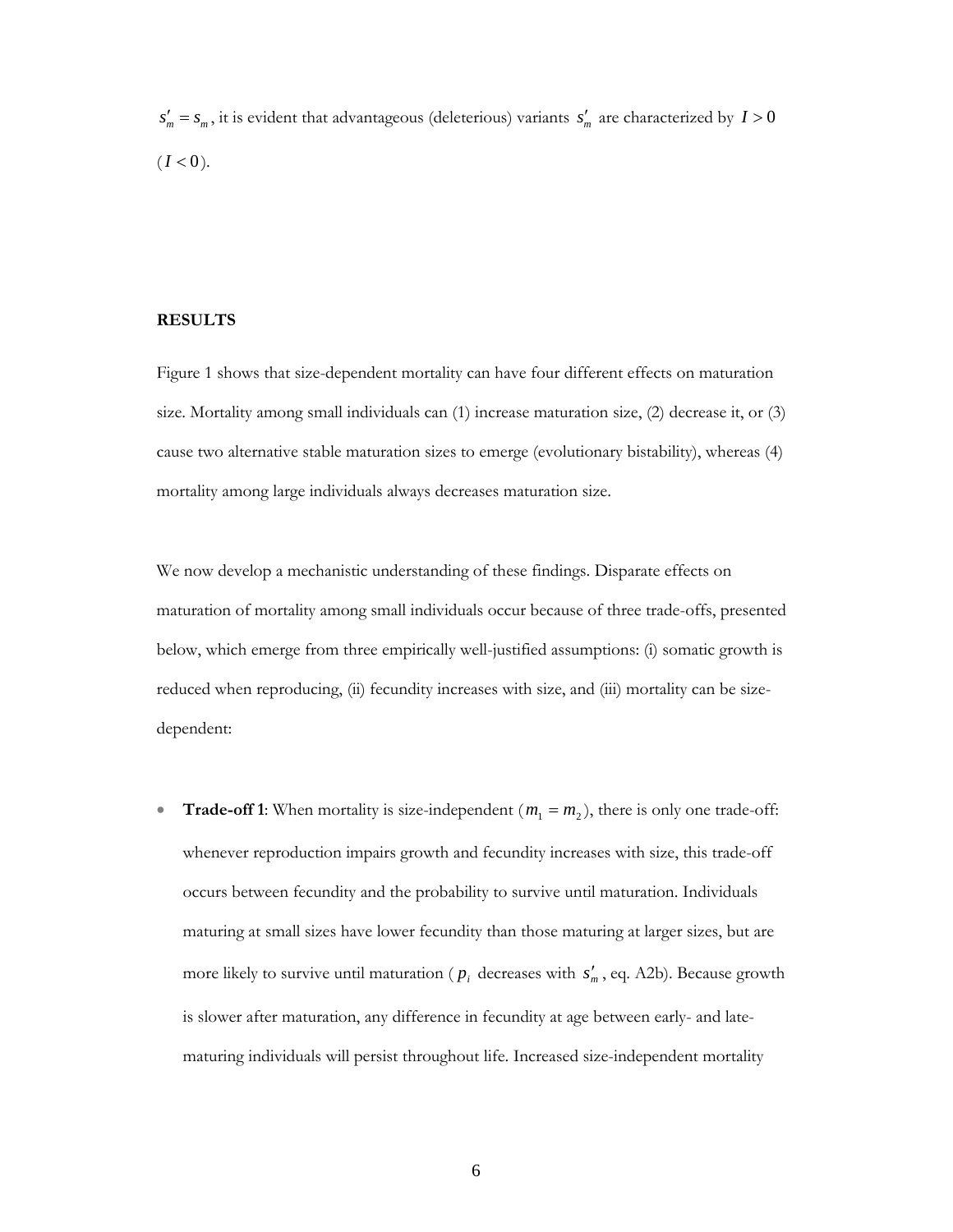thus decreases maturation size (fig. 1, compare thick curves at dashed vertical lines across panels).

When mortality depends on size, an additional trade-off emerges, the nature of which is determined by *how* mortality changes with size. There are two alternative options for this second trade-off:

• **Trade-off 2**: If mortality increases with size  $(m_1 < m_2)$ , the second trade-off occurs between fecundity and instantaneous mortality. Both the probabilities  $p_i$  and  $p_m$  to survive until and after maturation, respectively, then decrease with maturation size ( $p_i$ more so than when  $m_1 = m_2$ ; eqs. A2b). When this effect is strong, *i.e.*, when small individuals experience much less mortality than larger individuals, maturation size is much decreased. Thus, as mortality among small individuals increases at low levels, maturation size increases (fig. 1, lower thick curves on the far left in all panels), before trade-off 1, above, takes over and decreases  $s_m^*$ . If overall mortality is sufficiently small, late maturation may be as beneficial as early maturation, and evolutionary bistability occurs, resulting in two alternative  $s_m^*$  (fig. 1a, d, upper and lower thick curves in left part) separated by an unstable equilibrium (thin curves). This means that a population will evolve towards either smaller or larger  $s_m^*$ , depending on whether the initial maturation size lies below or above the unstable equilibrium. Notice that, without the addition of extra frequency dependence (see Appendix), the alternative  $s_m^*$  are mutually exclusive, and evolutionary bistability thus cannot result in dimorphism.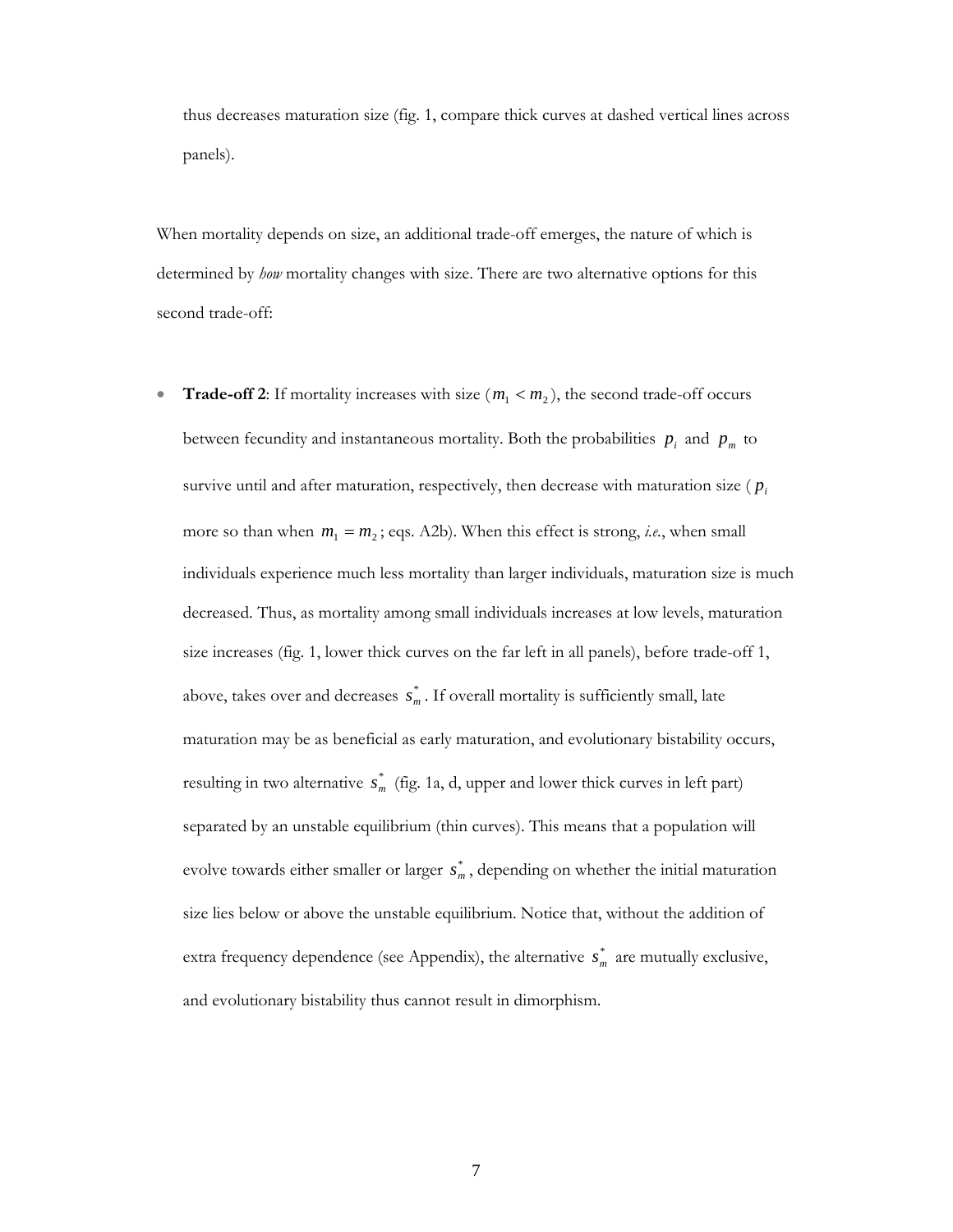**Trade-off 3**: When mortality decreases with size  $(m_1 > m_2)$  there is a 'refuge' from mortality at large body sizes ( $s > s<sub>T</sub>$ ), and an alternative second trade-off emerges, now operating between survival until  $(p_i)$  and after maturation  $(p_m)$  for individuals maturing at small sizes (eqs. A2b,c). These individuals have high  $p_i$ , but, as reproduction impairs growth, they will take longer to grow to refuge size  $s<sub>T</sub>$  beyond which mortality decreases (*i.e.*,  $p_m$  is low). There are two solutions to this trade-off: individuals may either postpone reproduction until  $s_T$  (fig. 1, upper thick curves in right part), or mature smaller than  $s_T$ (lower thick curves; this bistability occurs also in fig. 1 f, i, outside the illustrated range of  $m<sub>1</sub>$ ). When mortality among small individuals increases, maturation below the size refuge becomes more beneficial, because the probability  $p<sub>T</sub>$  to survive to the size refuge decreases (eq. A3). Thus, and also because of trade-off 1, the evolutionarily stable maturation size below the size refuge decreases (fig. 1, lower thick curves in right part).

Mortality among large individuals decreases both the probability  $p_m$  to survive until maturation (for individuals maturing at sizes larger than  $s<sub>T</sub>$ ; eq. A2b) and overall life expectancy. It therefore increases the benefits of early maturation, and  $s_m^*$  decreases (fig. 1, thick curves, across panels from left to right). Maturation size always decreases with increasing  $g_m/g_i$  (fig. 1), because the growth cost of reproduction decreases. Notice that the effect of  $m_1$  does not qualitatively depend on these costs:  $m_1$  can increase, decrease, and cause evolutionary bistability of maturation size for any  $g_m/g_i$ .

These results are robust to variation in both parameters and type of size-dependent mortality. Our model has only three evolutionarily relevant parameters (see Appendix), all varied in fig. 1, which thus characterizes the model's evolutionary behaviour exhaustively. Numerical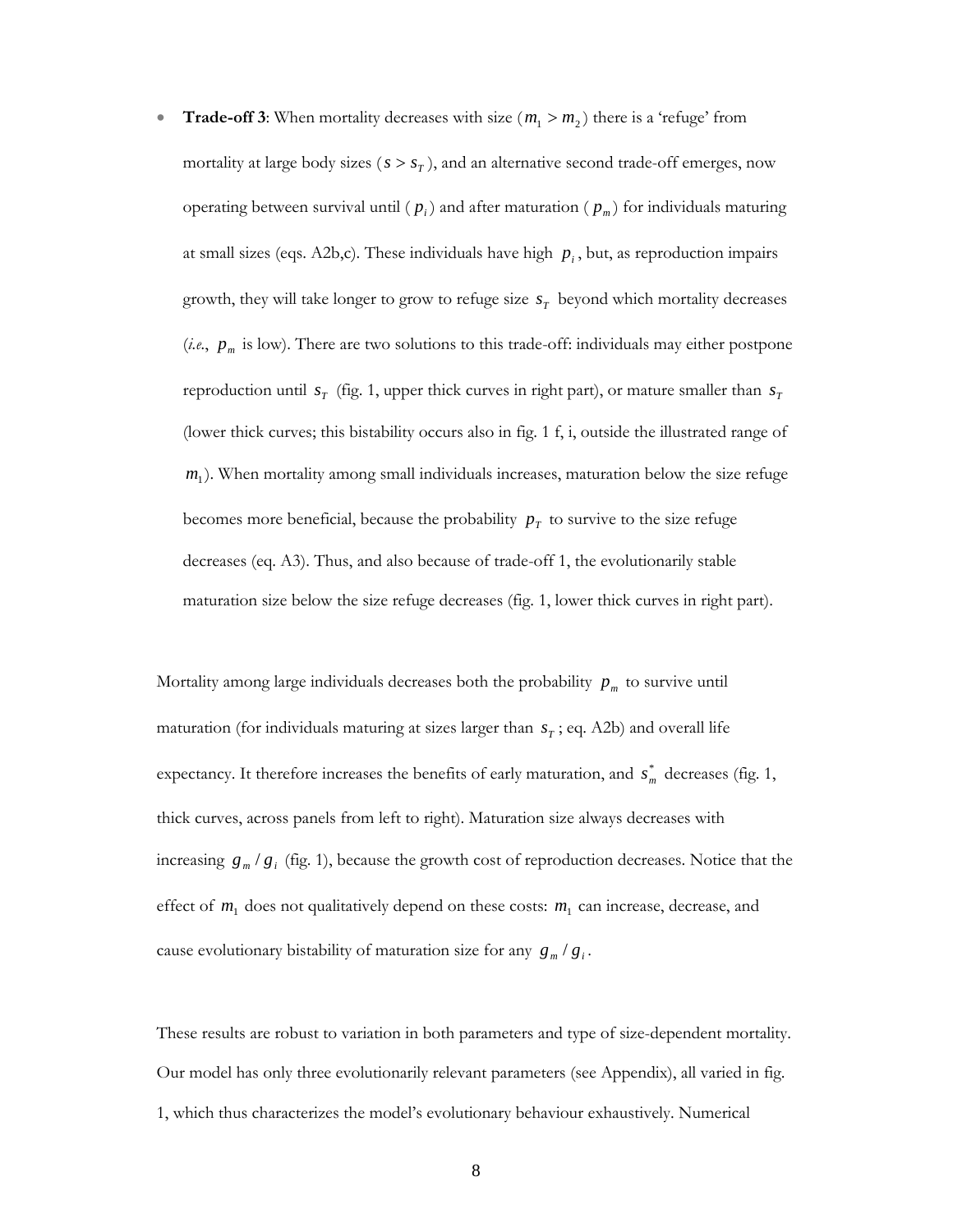analysis (see Appendix) confirms that our conclusions extend to models in which the assumed discontinuity in size-dependent mortality (at  $s = s<sub>T</sub>$ ) is smoothed (fig. 2a-d, fig. 3), and even to models without any threshold size for mortality (fig. 2e-h, fig. 4).

Disparate maturation effects are most pronounced when mortality changes steeply with size (fig. 2). When mortality changes more gradually with size (large  $w$  in fig. 2a-d or large  $s<sub>T</sub>$  in fig. 2e-h), *m*1 affects not only mortality at small sizes, but at most sizes (fig. 2a,e). The parameter ranges for which  $m_1$  increases  $s_m^*$  or causes evolutionarily bistable maturation sizes are then much smaller (fig. 2d, f-h) than when  $m<sub>1</sub>$  predominantly affects mortality at small sizes (fig. 1, fig. 2b-c). This is as expected: when  $m_1$  increases mortality at both small and large sizes, the probability to survive until maturation becomes very low for individuals postponing maturation until large sizes. As a result, bistability is then less frequent, and larger  $s_m^*$  disappear with increasing  $m_1$ .

### **DISCUSSION**

Previous life-history theory predicted that increased mortality among small individuals selects for delayed maturation (*e.g.*, Taylor & Gabriel 1992), manifested either as an increased age or increased size at maturation. Here we have shown that, by contrast, such mortality can also decrease maturation size or cause evolutionary bistability, depending on how mortality changes with size. In fact, mortality among small individuals can only increase maturation size if mortality increases with size. Our results are original in a second regard: previous predictions of evolutionary bistability of maturation (Schaffer & Rosenzweig 1977; DeAngelis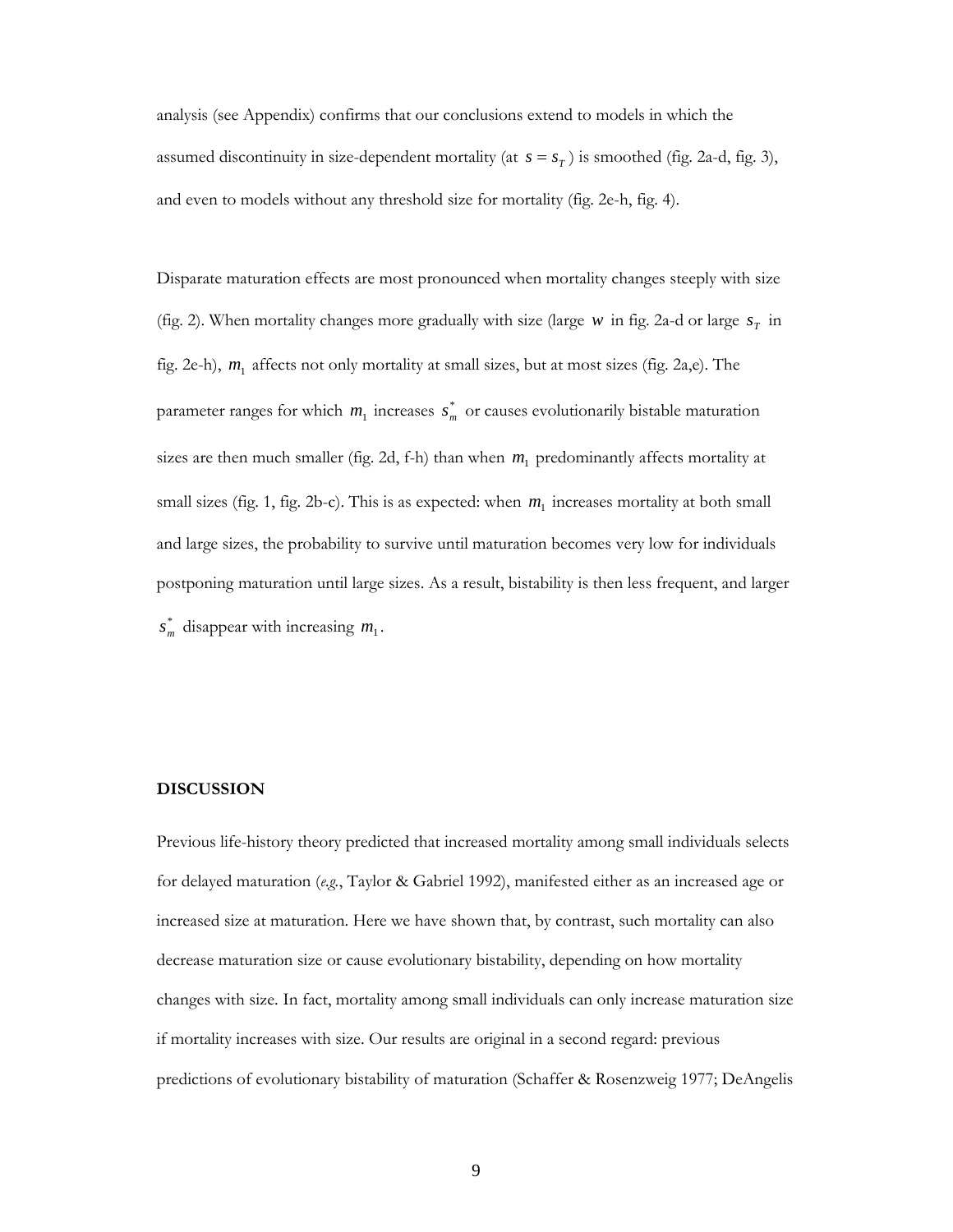*et al*. 1985; Taborsky *et al*. 2003) all involved at least two evolving traits. By contrast, here we report evolutionary bistability when maturation size is the only evolving trait.

Disparate maturation responses to mortality among small individuals are expected in species with indeterminate growth and density-regulation early in life whenever (1) mortality depends on size, (2) reproduction reduces body growth, and (3) fecundity increases with size – conditions that are widespread in nature (Roff 1992) and particularly common in fish (Wootton 1990). While the effect of mortality among large individuals in our model accords with earlier life-history theory (Taylor & Gabriel 1992; Ernande *et al*. 2004) and with empirical evidence (Edley & Law 1988; Wellborn 1994; Johnson & Belk 2001), previous models did not find disparate maturation responses to mortality among small individuals since either (a) one of the conditions (1) to (3) was lacking, as in models where mortality is age- or stagedependent rather than size-dependent (Law 1979; Michod 1979; Roff 1981; Day *et al*. 2002), or (b) disparate responses may have been overlooked (Taylor & Gabriel 1992; Takada & Caswell 1997; Nakaoka 1998). For example, evolutionary bistability is undetectable when optimal maturation size is assessed separately for maturation sizes smaller and larger than a size refuge from mortality, as in Takada & Caswell (1997). Alternatively, a focus on evolutionary effects other than those caused by variation in size-dependent mortality may have obscured the occurrence of the disparate responses documented here. For example, careful inspection of predicted maturation sizes in Table 2 of Nakaoka (1998) reveals consistency with our findings (Nakaoka's analysis concentrated on the evolutionary effects of, in our notation, changes in  $s<sub>T</sub>$  and  $m<sub>2</sub>$ , and only investigated the case  $m<sub>1</sub> > m<sub>2</sub>$ ).

Disparate responses of maturation size to mortality among small individuals are most pronounced when there is a size threshold to mortality (fig. 1, fig. 2a-b) as, *e.g.*, in species that can escape predation by outgrowing a vulnerable size range (Werner & Gilliam 1984).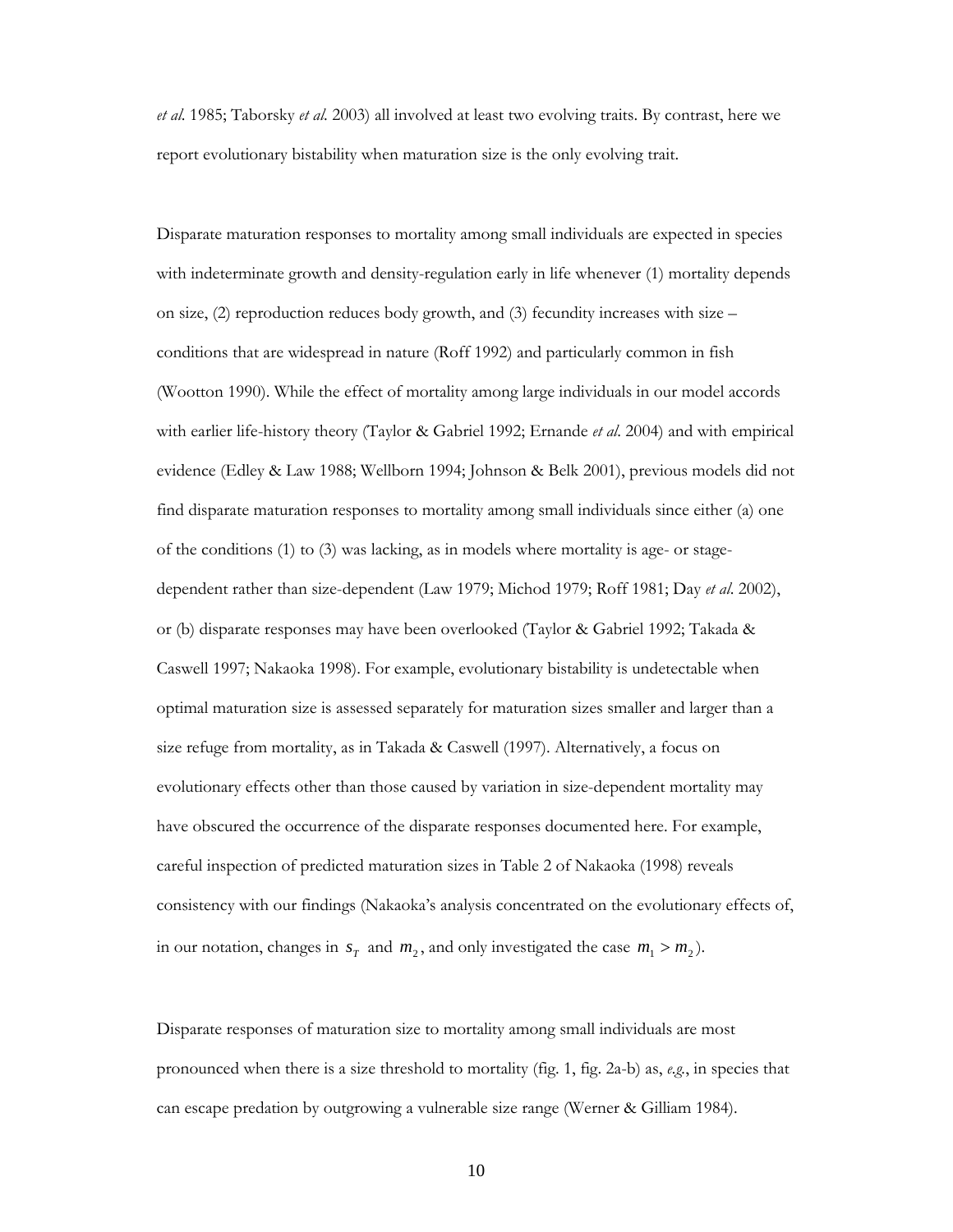Nevertheless, disparate changes in maturation size are predicted also when mortality changes more gradually with size (fig. 2c-d, fig. 3). Even in complete absence of size thresholds, such as when mortality is an exponential function of size (fig. 2e), mortality among small individuals can both elevate and depress maturation size, as well as induce evolutionarily bistable maturation sizes (fig. 2f-h, fig. 4; Taborsky *et al*. 2003). Thus, the disparate maturation responses highlighted here are predicted to occur for several general types of size-dependent mortality.

The ubiquity of size-dependent mortality and the occurrence of size refuges from mortality (Werner & Gilliam 1984) suggest that disparate responses to mortality among small individuals may be a common phenomenon. Yet, empirical evidence of evolutionary responses available to date only confirms that such mortality can increase maturation size (Edley & Law 1988; Reznick *et al*. 1990; Haugen & Vollestad 2001). According to our results, this is expected when mortality increases with size, with the opposite response predicted when mortality decreases with size. In their experiments, Edley & Law (1988) and Reznick *et al*. (1990) compared two different selection regimes, but when applying high mortality among small individuals they simultaneously changed mortality from being positively to negatively size-dependent, which can either increase or decrease maturation size depending on relative mortalities in each selection regime (fig. 1). In contrast, Haugen & Vollestad (2001) studied the selection pressure from harvesting of grayling, which changed over time but remained positively size-dependent. The increased maturation size they found thus accords with our predictions, whereas we are unaware of any experiment appropriate for testing our predicted adaptations to mortality among small individuals when mortality decreases with size.

The non-monotonic dependence of maturation size on mortality among small individuals reported here makes adaptive responses to increased mortality highly unpredictable in natural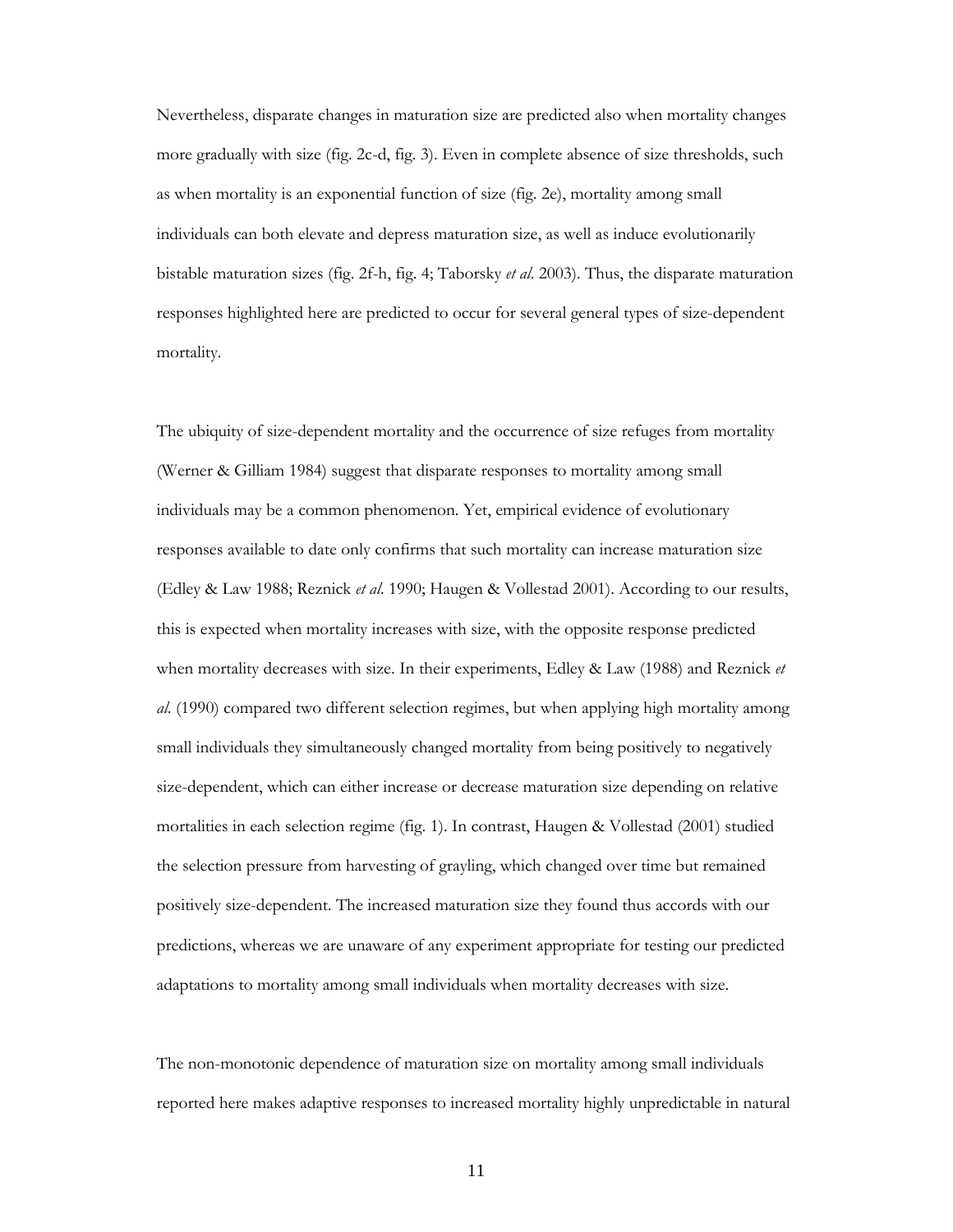populations, for three reasons. First, gradual changes in mortality can abruptly increase stable maturation size whenever evolutionary bistability is lost (fig. 1). Second, whenever alternative stable equilibria exist, adaptive responses to mortality changes depend on initial life histories (fig. 1). Third, even in the absence of evolutionary bistability, a slight increase in mortality among small individuals can alter the direction of the adaptive response from gradually increasing to decreasing maturation size (fig. 1). Acknowledging this complexity in adaptive responses to size-dependent mortality is crucial for improving the match between life-history theory and natural observations.

A case in point is evolutionary responses to fishing (Law 2000; Hutchings 2004). Fisheries may induce genetic changes in maturation (Olsen *et al*. 2004), with detrimental consequences for yield, stability, and recovery potential of exploited stocks (Hutchings 2004). The extent of and remedies for such evolutionary changes are still uncertain. Our results show that suggested remedies, such as targeting only small individuals to reverse evolutionary changes induced by fishing (Conover & Munch 2002) may cause undesired effects by decreasing instead of increasing maturation size. According to our results, successful management of evolutionary responses by altering mortality among small individuals requires consideration of both pre-selection mortality patterns and the magnitude of mortality changes, in reflection of the complex evolutionary responses size-dependent mortality induces.

### **ACKNOWLEDGEMENTS**

Many thanks to Örjan Östman, Peter Van Zandt, Per Lundberg, Hans Metz, and Jonathan Chase for helpful discussions and comments. Support from the Finnish Academy of Science (to AG); the Austrian Federal Ministry of Education, Science, and Cultural Affairs; the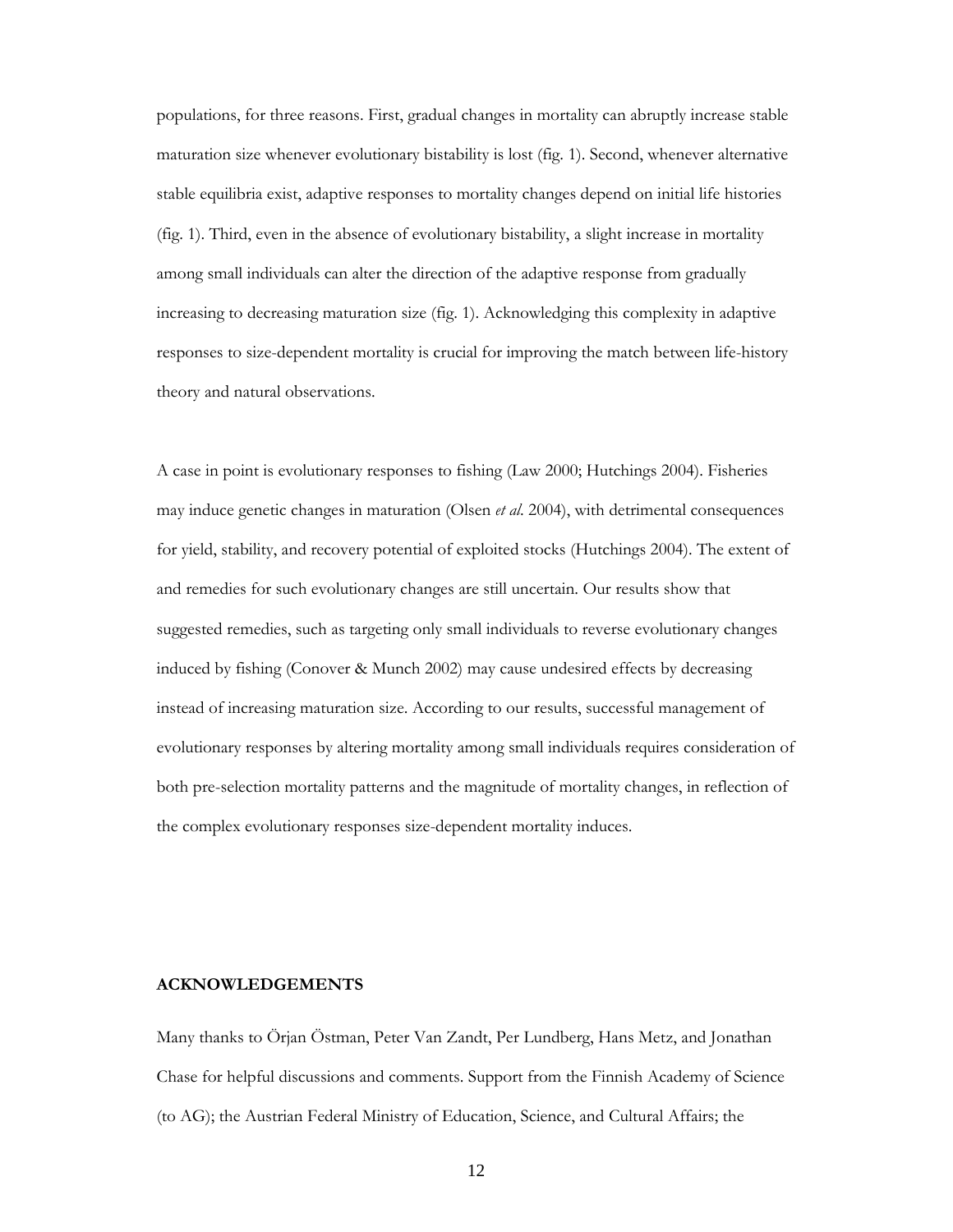Austrian Science Fund; and the European Research Training Network *ModLife* (to UD) is gratefully acknowledged.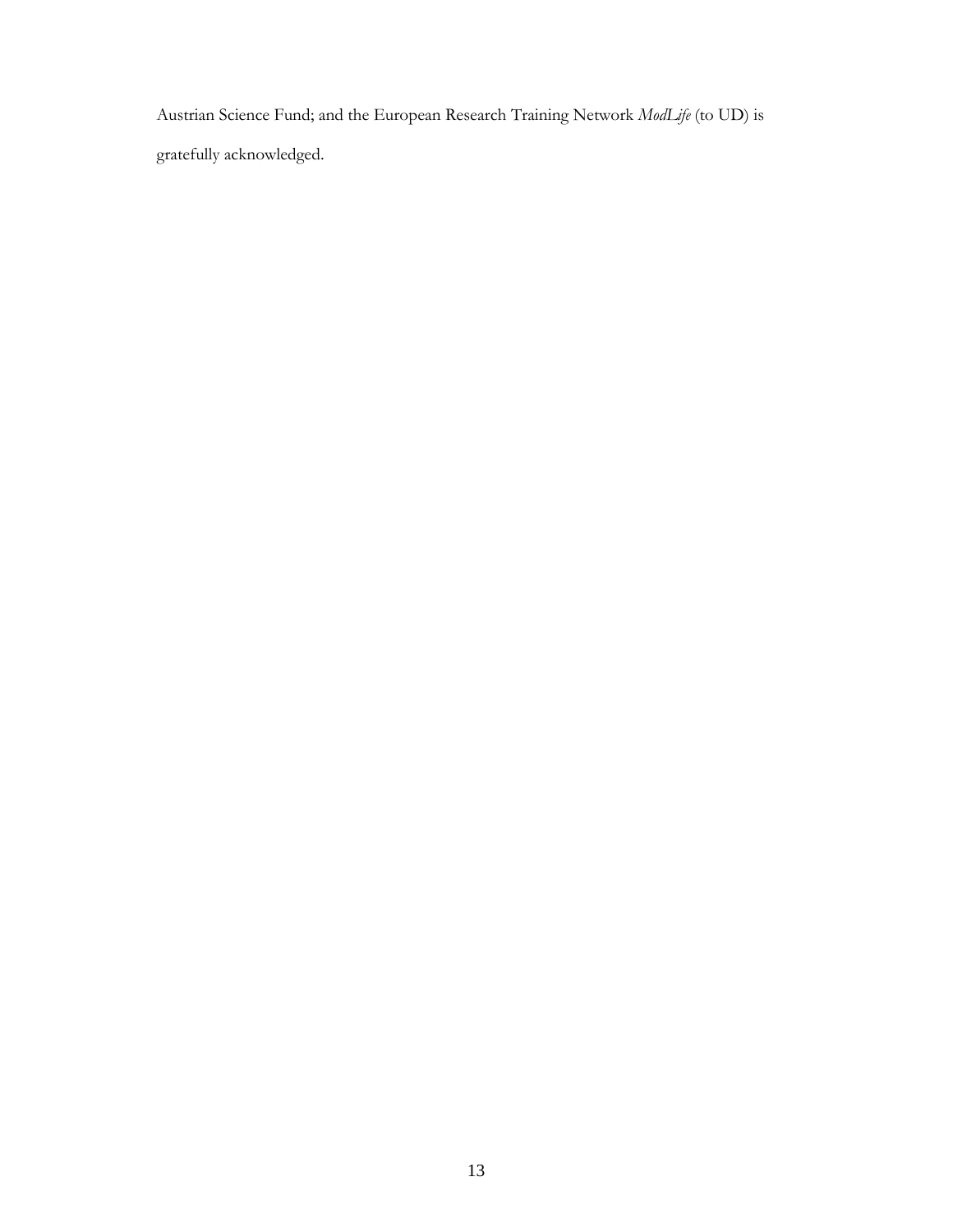#### **REFERENCES**

Conover, D. O. & Munch, S. B. 2002 Sustaining fisheries yields over evolutionary time scales. *Science* **297**, 94-96.

Day, T., Abrams, P. A. & Chase, J. M. 2002 The role of size-specific predation in the evolution and diversification of prey life histories. *Evolution* **56**, 877-887.

DeAngelis, D. L., Kitchell, J. A. & Post, W. M. 1985 The influence of naticid predation on evolutionary strategies of bivalve prey: conclusions from a model. *Am. Nat.* **126**, 817-842.

Edley; M. T. & Law, R. 1988 Evolution of life histories and yields in experimental populations of *Daphnia magna. Biol. J. Linn. Soc.* **34**, 309-326.

Ernande, B., Dieckmann, U. & Heino, M. 2004 Adaptive changes in harvested populations: plasticity and evolution of age and size at maturation. *Proc. R. Soc. Lond. B* **271**, 415-423.

Geritz, S. A. H., Kisdi, É., Meszéna, G. & Metz, J. A. J. 1998 Evolutionarily singular strategies and the adaptive growth and branching of the evolutionary tree. *Evol. Ecol.* **12**, 35-57.

Haugen, T. O., & Vollestad, L. A. 2001 A century of life-history evolution in grayling. *Genetica* **112**, 475-491.

Heino, M., Metz, J. A. J. & Kaitala, V. 1998 The enigma of frequency-dependent selection. *Trends Ecol. Evol.* **13**, 367-370.

Hutchings, J. A. 2004 The cod that got away. *Nature* **428**, 899-900.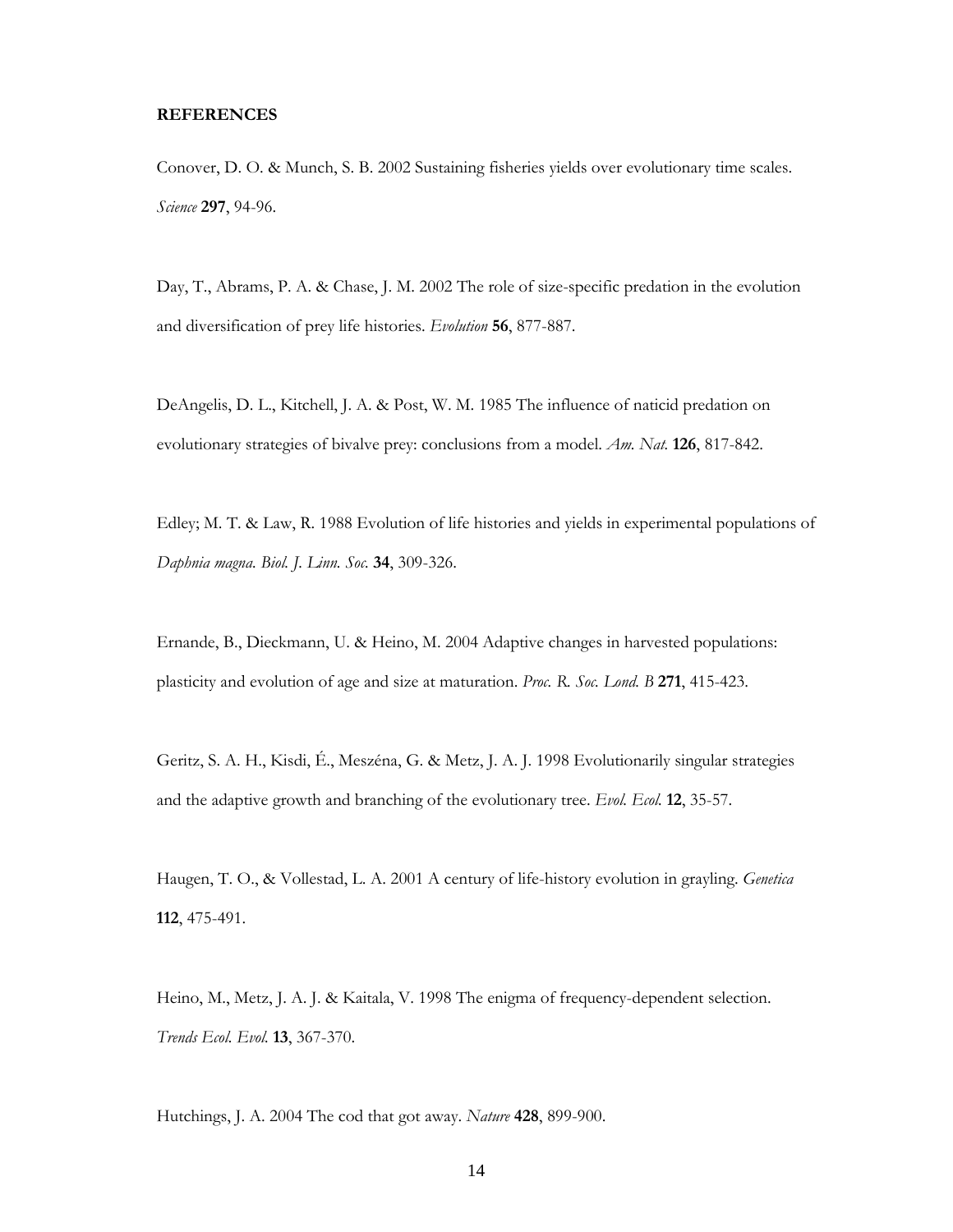Johnson, J. B. & Belk, M. C. 2001 Predation environment predicts divergent life-history phenotypes among populations of the live-bearing fish *Brachyrhaphis rhabdophora*. *Oecologia* **126**, 142-149.

Jørgensen, T. 1992 Long-term changes in growth of Northeast Arctic cod (*Gadus morhua*) and some environmental influences. *ICES J. Mar. Sci.* **49**, 263-277.

Law, R. 1979 Optimal life-histories under age-specific predation. *Am. Nat.* **114**, 399-417.

Law, R. 2000 Fishing, selection, and phenotypic evolution. *ICES J. Mar. Sci.* **57**, 659-668.

Meszéna, G., Kisdi, É., Dieckmann, U., Geritz, S. A. H. & Metz, J. A. J. 2001 Evolutionary optimisation models and matrix games in the unified perspective of adaptive dynamics. *Selection* **2**, 193-210.

Metz, J. A. J. & Diekmann, O. 1986 *The dynamics of physiologically structured populations*. Springer Lecture Notes in Biomathematics, **68**. Heidelberg: Springer Verlag. 511 pp.

Metz, J. A. J., Nisbet, R. M. & Geritz, S. A. H. 1992 How should we define 'fitness' for general ecological scenarios? *Trends Ecol. Evol.* **7**, 198-202.

Michod, R. E. 1979 Evolution of life histories in response to age-specific mortality factors. *Am. Nat.* **113**, 531-550.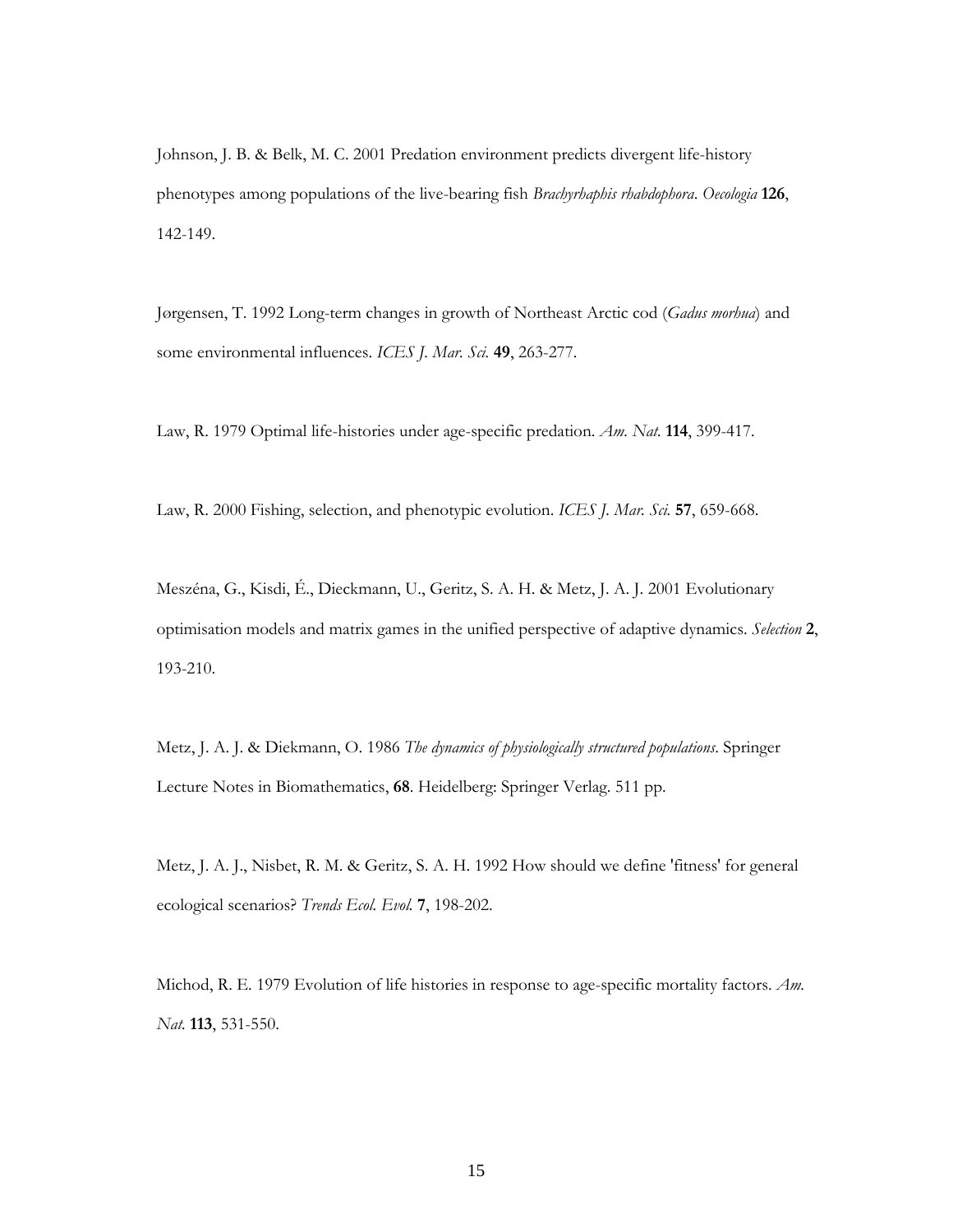Nakaoka, M. 1998 Optimal resource allocation of the marine bivalve *Yoldia notabilis*. The effects of size-limited reproductive capacity and size-dependent mortality. *Evol. Ecol.* **12**, 347-361.

Olsen, E. M., Heino, M., Lilly, G. R., Morgan, M. J., Brattey, J., Ernande, B. & Dieckmann, U. 2004 Maturation trends indicative of rapid evolution preceded the collapse of northern cod. *Nature* **428**, 932-935.

Reznick, D. N., Bryga, H. & Endler, J. A. 1990 Experimentally induced life-history evolution in a natural population. *Nature* **346**, 357-359.

Roff, D. A. 1981 On being the right size. *Am. Nat.* **118**, 405-422.

Roff, D. A. 1992 *The evolution of life histories*, 1st edn. London: Chapman and Hall. 535 pp.

Schaffer, W. M. & Rosenzweig, M. L. 1977 Selection for optimal life histories II: multiple equilibria and the evolution of alternative reproductive strategies. *Ecology* **58**, 60-72.

Taborsky, B., Dieckmann, U. & Heino, M. 2003 Unexpected discontinuities in life-history evolution under size-dependent mortality. *Proc. Roy. Soc. Lond. B* **270**, 713-721.

Takada, T. & Caswell, H. 1997 Optimal size at maturity in size-structured populations. *J. theor. Biol.* **187**, 81-93.

Taylor, B. E., & Gabriel, W. 1992 To grow or not to grow: optimal resource allocation for *Dapnia*. *Am.Nat.* **139**, 248-266.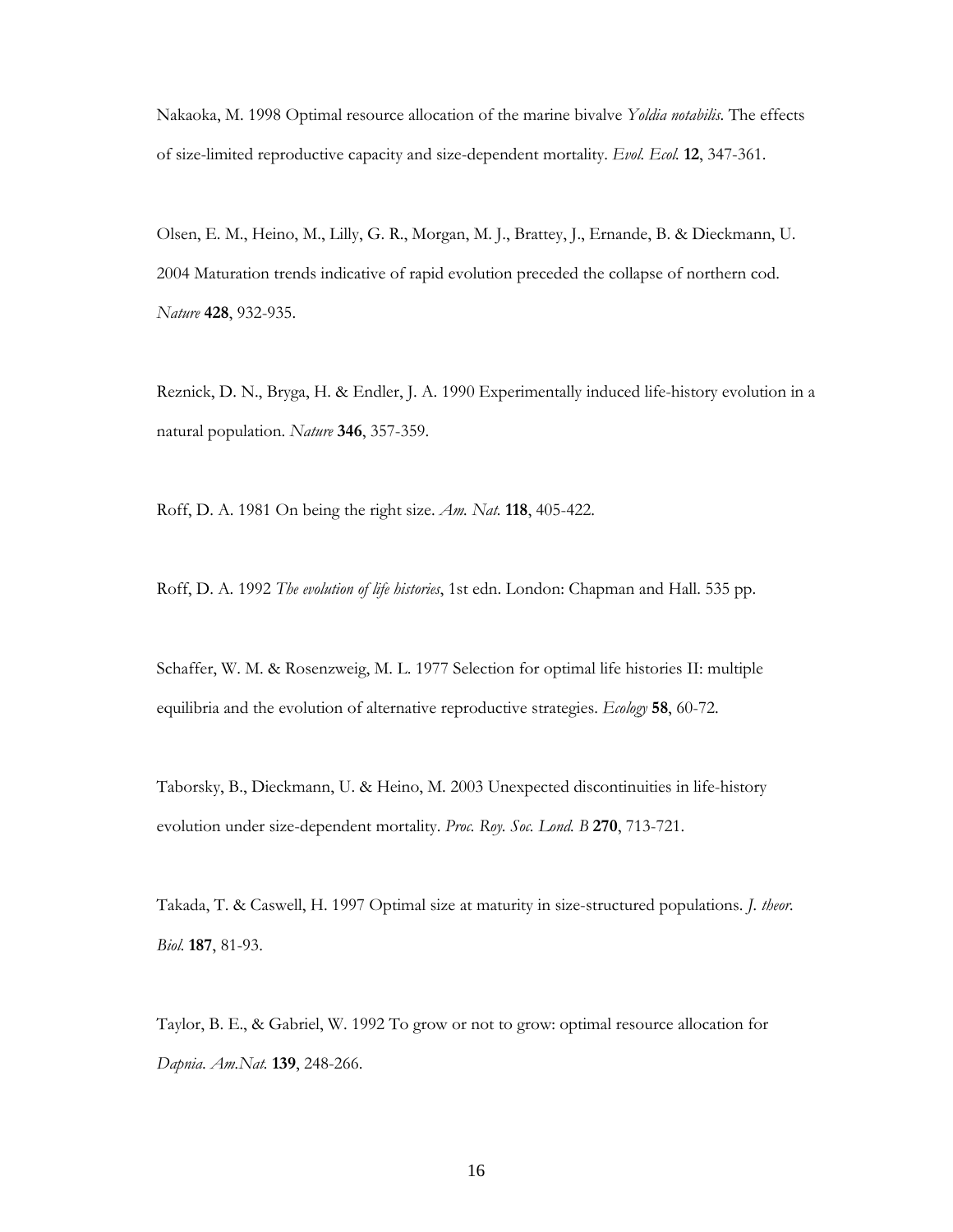Wellborn, G. A. 1994 Size-biased predation and prey life-histories – a comparative study of fresh-water amphipod populations. *Ecology* **75**, 2104-2117.

Werner, E. E. & Gilliam, J. F. 1984 The ontogenetic niche and species interactions in size structured populations. *Ann. Rev. Ecol. Syst.* **15**, 393-425.

Wootton, R. J. 1990 *Ecology of teleost fishes*, 1st edn. London: Chapman and Hall. 404 pp.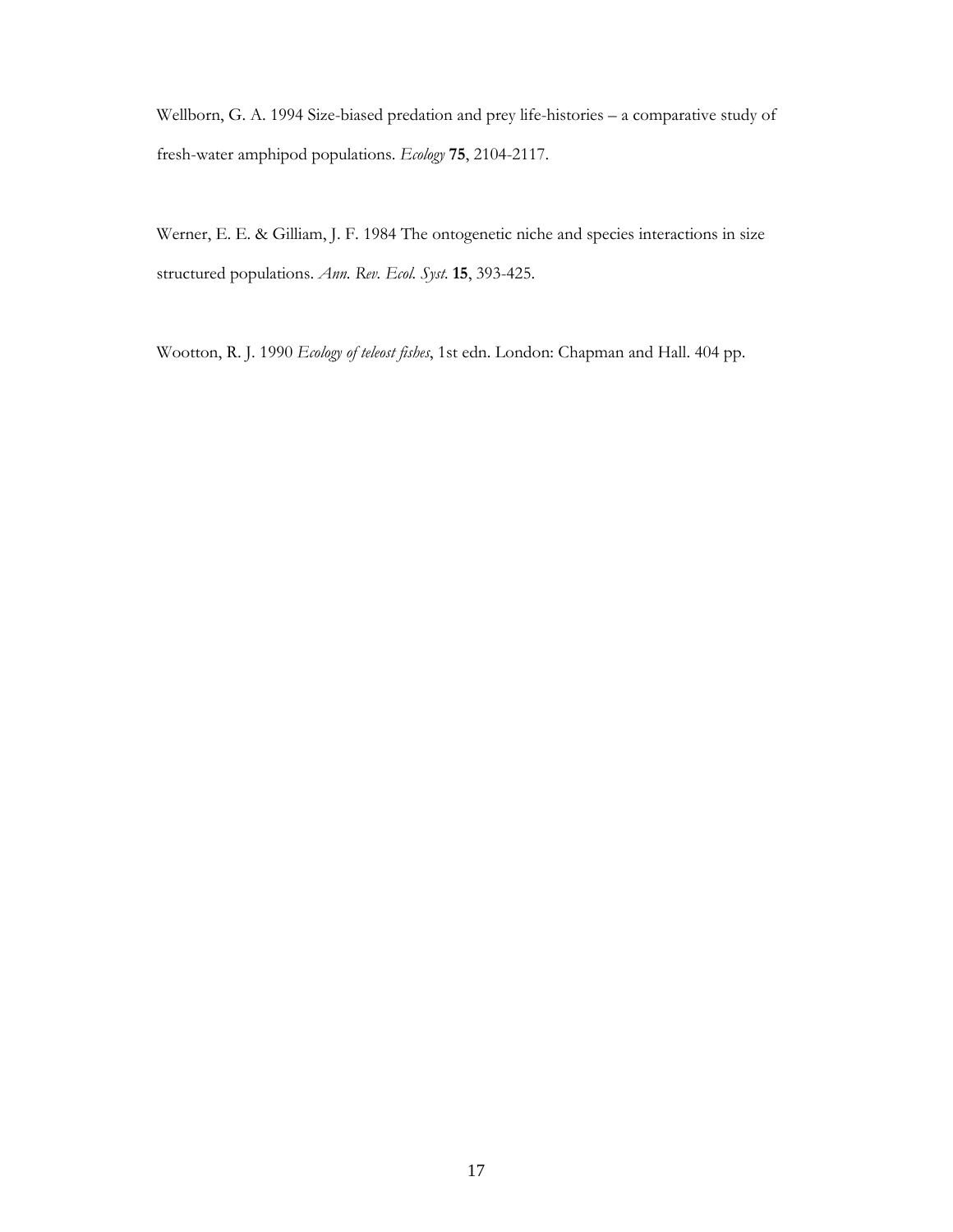#### **APPENDIX**

#### **Resident equilibrium structure**

Below we explain results for  $s_m < s_T$ ; the opposite case is treated analogously. We obtain the equilibrium density distribution  $n^*(a)$  of resident individuals at age a from eqs. 1 and 2. The resultant distribution is converted to the resident's equilibrium density distribution of sizes,  $n^*(s) = n^*(a)(\partial s(a)/\partial a)^{-1}$ , using eq. 1a. Dividing  $n^*(s)$  by the total equilibrium population density  $N^*$ , we obtain the resident's equilibrium frequency distribution  $P^*(s)$  of sizes  $s$ ,

$$
P^*(s) = \begin{cases} g_i^{-1} \int_{s_m}^{\infty} f(\tilde{s}) P^*(\tilde{s}) d\tilde{s} \exp(-m_l^* g_i^{-1}(s_l - s_0)) & s = s_l \\ P^*(s_l) \exp(-m_l g_i^{-1}(s - s_l)) & s_l < s \le s_m \\ P^*(s_m) g_i g_m^{-1} \exp(-m_l g_m^{-1}(s - s_m)) & s_m < s \le s_r \\ P^*(s_r) \exp(-m_2 g_m^{-1}(s - s_r)) & s > s_r \end{cases}
$$
(A1)

where  $m_l^*$  is the density-dependent equilibrium mortality among individuals ('larvae') too small to ever reproduce; other parameters are as described in the main text. Relaxing the assumption that *ml* acts uniformly throughout the larval stage does not alter the results qualitatively or quantitatively; neither does explicit modelling of growth between birth and  $s_l$ , or varying  $s_i$  as such. In specific systems, the smallest possible maturation size  $s_i$  might be given by allometric constraints on, *e.g.*, body cavity size. The only unknown remaining in eq. A1, the resident's equilibrium probability of surviving the larval stage, is obtained from the first line of eq. A1,  $p_l(s_m) = \exp(-m_l^* g_i^{-1}(s_l - s_0)) = g_i P^*(s_l) / \int_{s_m}^{\infty} f(s) P^*(s) ds$ . This expression is further resolved in three steps by (i) using the third and fourth lines of eq. A1 in the integral, (ii) using the second and third lines of eq. A1 to replace  $P^*(s_m)$  and  $P^*(s_T)$ 

with expressions only involving  $P^*(s_i)$ , and (iii) cancelling  $P^*(s_i)$ , which yields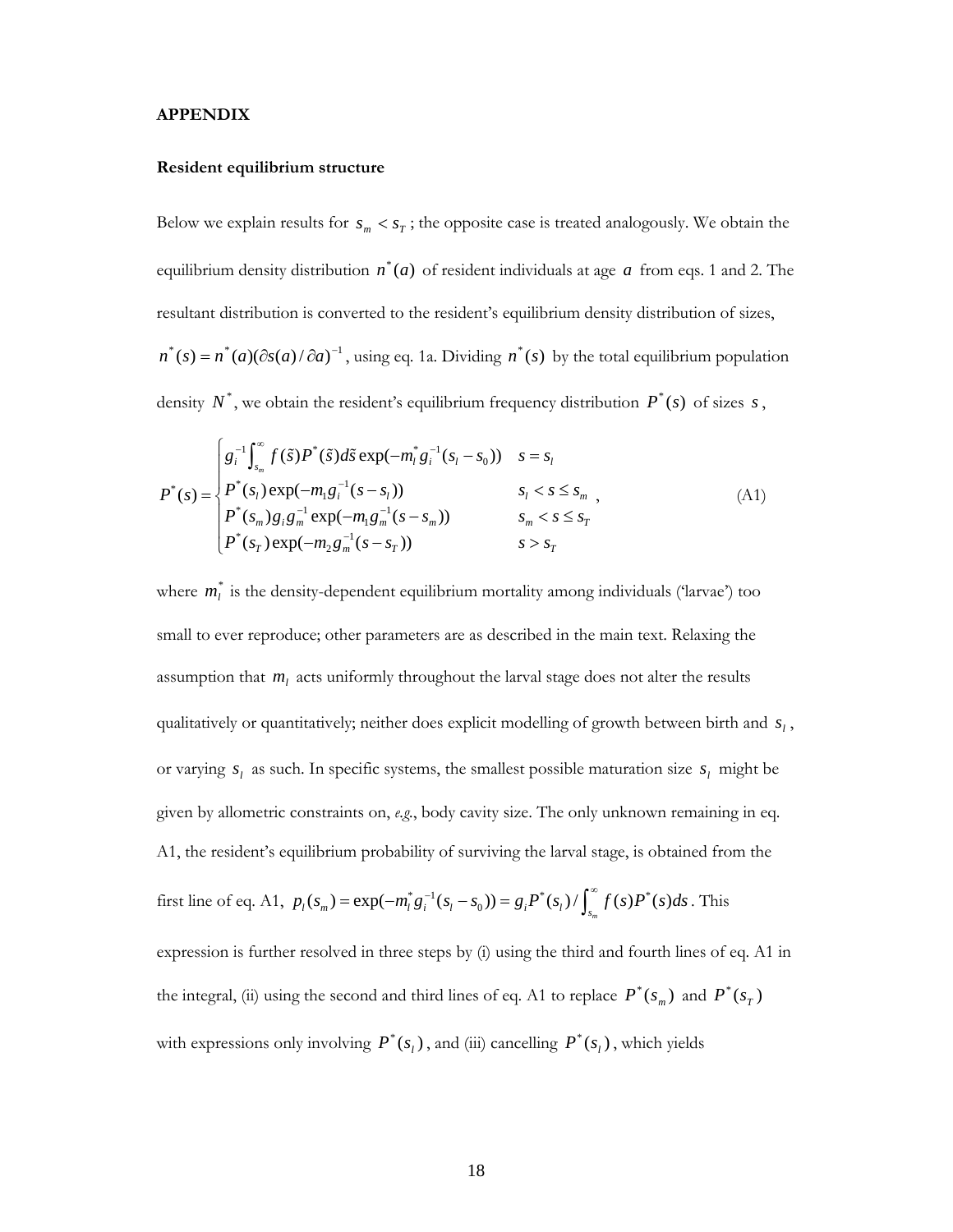$$
p_l^{-1}(s_m) = bg_m^{-1} \exp(-m_1 g_i^{-1}(s_m - s_l)) [\int_{s_m}^{s_r} s^3 \exp(-m_1 g_m^{-1}(s - s_m)) ds + \exp(-m_1 g_m^{-1}(s_r - s_m)) [\int_{s_r}^{\infty} s^3 \exp(-m_2 g_m^{-1}(s - s_r)) ds]
$$
(A2a)

#### **Variant survival probabilities**

The variant's probability to survive the larval stage equals that of the resident (eq. A2a).

The variant's probability to survive the immature stage is

$$
p_i(s'_m) = \begin{cases} \exp(-m_1 g_i^{-1}(s'_m - s_i)) & s'_m < s_T \\ \exp(-m_1 g_i^{-1}(s_T - s_i) - m_2 g_i^{-1}(s'_m - s_T)) & s'_m \ge s_T \end{cases}
$$
(A2b)

The variant's probability to survive from size  $s'_m$  to  $s$  is

$$
p_m(s'_m, s) = \begin{cases} exp(-m_1 g_m^{-1} (s - s'_m)) & s'_m \le s \le s_T \\ exp(-m_1 g_m^{-1} (s_T - s'_m) - m_2 g_m^{-1} (s - s_T)) & s'_m \le s_T < s \\ exp(-m_2 g_m^{-1} (s - s'_m)) & s_T < s'_m \le s \end{cases}
$$
 (A2c)

Inserting eqs. A2 in eq. 3 yields  $I$ . The result shows that  $I$  is independent of  $m_l$  and  $b$  and that the resident trait  $s_m$  affects  $R_0$  only multiplicatively through  $p_l(s_m)$ . Accordingly, selection on  $s_m$  is only trivially frequency-dependent (Heino *et al.* 1998), which means that neither evolutionary branching nor protected polymorphisms are possible and that all evolutionarily stable maturation sizes  $s_m^*$  are evolutionarily attainable (Meszéna *et al.* 2001). Eq. A2a shows that  $s_l$  has no bearing on the evolution of  $s_m$  (other than constraining it from below), since  $s_l$  (like  $s_m$ ) affects  $R_0$  in eq. 3 only multiplicatively through  $p_l(s_m)$ : we thus assumed  $s_l = 0$  for simplicity.

The variant's probability to survive from size  $s_l$  to  $s_T$  is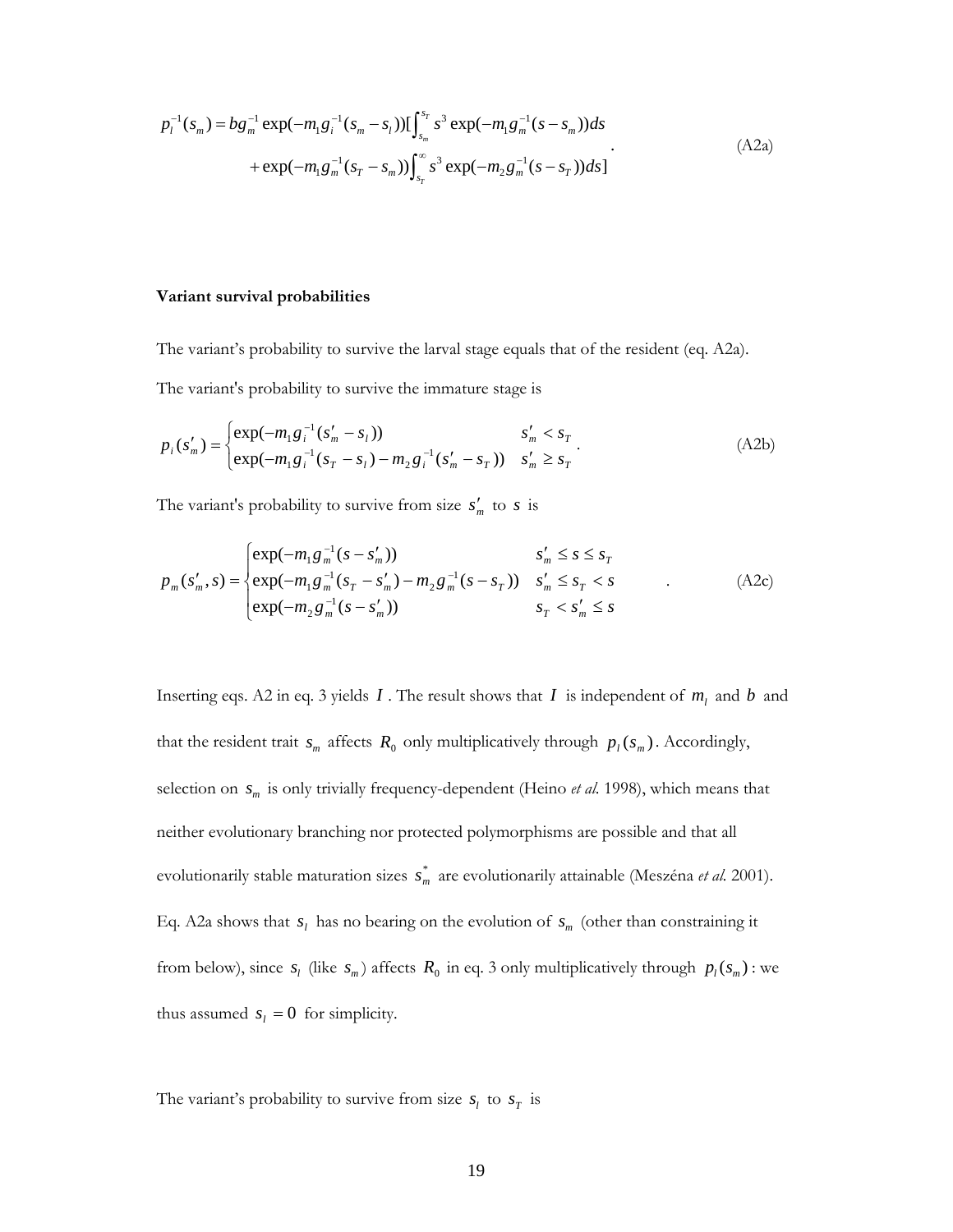$$
p_T(s'_m) = \begin{cases} \exp(-m_1 g_i^{-1} (s'_m - s_l) - m_1 g_m^{-1} (s_T - s'_m)) & s'_m \le s_T \\ \exp(-m_1 g_i^{-1} (s_T - s_l)) & s'_m \ge s_T \end{cases}
$$
(A3)

This extra result helps to appreciate trade-off 3, which emerges from the existence of a size refuge for  $s \geq s_T$  with  $m_1 > m_2$ .

#### **Dimensionless analysis**

Our model features seven parameters:  $m_1$ ,  $m_2$ ,  $g_i$ ,  $g_m$ ,  $s_T$ ,  $b$ , and  $m_i$ . As shown above,  $b$ and  $m_l$  do not affect *I* and, thus, have no bearing on the evolution of  $s_m$ . A dimensionless version of our model follows from conveniently choosing the units in which we measure size and time, as  $s_T$  and  $s_T / g_i$ , respectively, resulting in three dimensionless parameters  $m_1 s_T / g_i$ ,  $m_2 s_T / g_i$ , and  $g_m / g_i$ . All of these are varied in fig. 1, which thus characterizes the model exhaustively.

### **Continuous mortality functions**

To relax the assumption of discontinuous mortality with a sharp step at  $s = s_T$ , we considered the more general continuous function

 $m(s) = m_2 + (m_1 - m_2)(1 - \tanh((s - s_T) / w))/(1 - \tanh(-s_T / w))$ , which results in a soft step around  $s = s_T$  (fig. 2a) and which for  $w \rightarrow 0$  converges to the discontinuous mortality function used in figure 1 (fig. 2a). Figure 3 shows the resultant effects of  $m_1$  on  $s_m^*$ , for the same values of  $m_2$  and  $g_m/g_i$  as used in figure 1.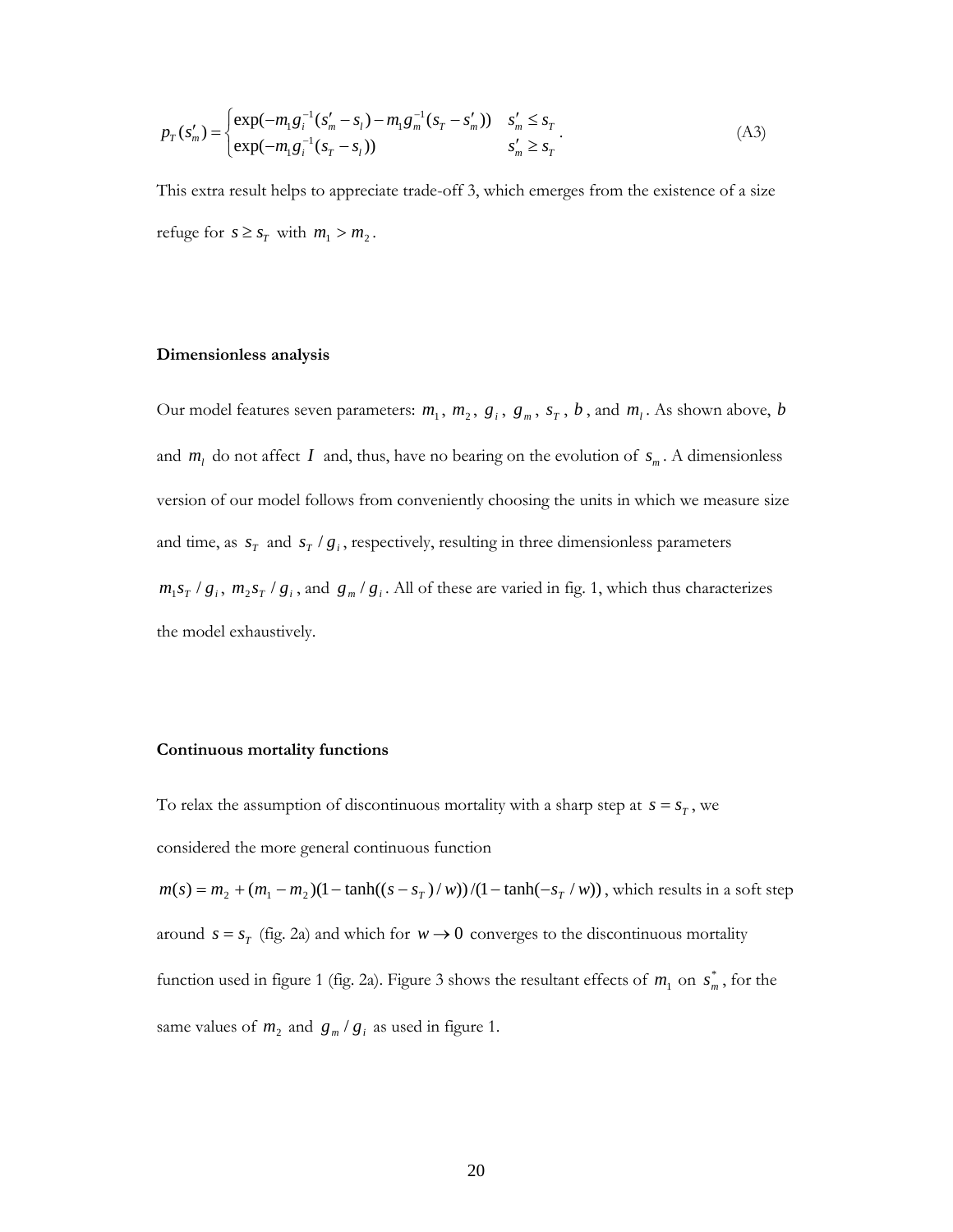As a further robustness test, we entirely relaxed the assumption of a threshold size in mortality by assuming that mortality is an exponential function of size,

 $m(s) = m_2 + (m_1 - m_2) \exp(-s / s_T)$ , so that  $\partial^2 m(s) / \partial s^2$  had the same sign for all *s*. Notice that here  $s_T$  no longer is a threshold parameter, but determines the size at which mortality drops to  $1/e = 36.8\%$  of its value at  $s = 0$ . Figure 4 shows the resultant effects of  $m_1$  on  $s_m^*$ , using the same parameter values as in figures 1 and 3.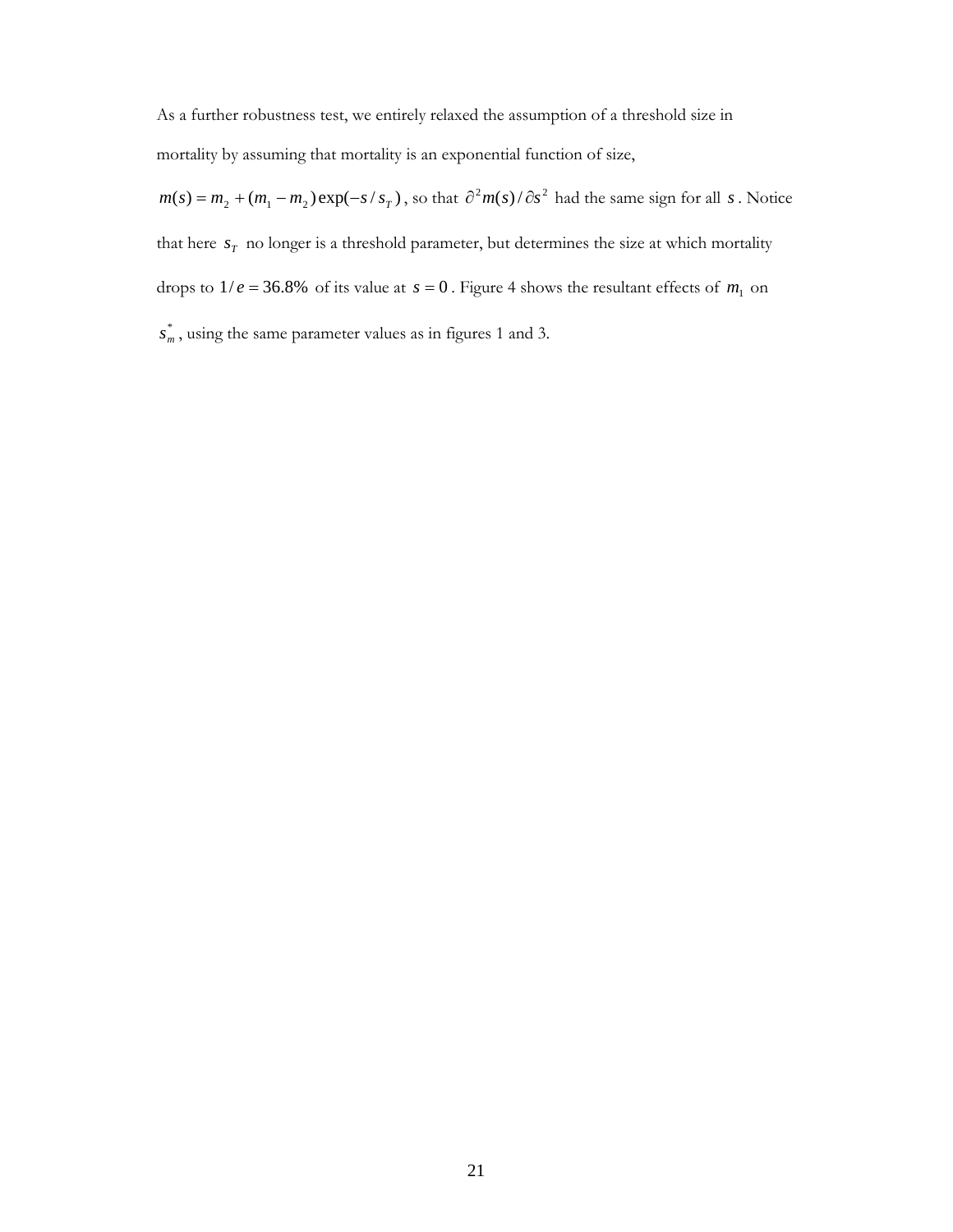#### **LEGENDS**

**Figure 1**. Evolutionarily stable maturation sizes  $s_m^*$  depend on mortality  $m_1$  among small individuals ( $s \leq s_T$ ), mortality  $m_2$  among large individuals ( $s > s_T$ ), and the relative growth rates  $g_m/g_i$  of mature individuals ( $s \geq s_m$ ) compared with immature individuals ( $s < s_m$ ). The effect of  $m_1$  on  $s_m^*$  (thick lines) and on evolutionarily unstable equilibria (thin lines) is shown in panels for three by three values of  $m_2$  and  $g_m/g_i$ . The vertical dashed lines in each panel indicate size-independent mortality,  $m_1 = m_2$ ; left of these lines we have  $m_1 < m_2$ , and right of these  $m_1 > m_2$ . Parameters:  $s_T = 1$  and  $g_i = 1$ . Notice that parameters varied in this figure directly correspond to all three relevant dimensionless parameters of the model (see Appendix). By measuring size and time in units of  $s_T$  and  $s_T / g_i$ , respectively, parameters used in this figure can be translated to particular systems.

**Figure 2**. Disparate effects of mortality  $m_1$  among small individuals on maturation size  $s_m^*$ occur also when mortality is a continuous function of size. Leftmost panels (a, e) show three different shapes of size-dependent mortality for (a) when there is a threshold size for mortality,  $m(s) = m_2 + (m_1 - m_2)(1 - \tanh((s - s_T)/w))/(1 - \tanh(-s_T/w))$  and (e) without a threshold size,  $m(s) = m_2 + (m_1 - m_2) \exp(-s / s_T)$ . Panels (b-d, f-h) show the corresponding effects of  $m_1$  on  $s_m^*$ . Each set of curves in (a, e) corresponds to a different steepness of the mortality function (determined by *w* in (a) and by  $s_T$  in (e)) used in panels (b-d, f-h; steepness decreases from left to right across panels). Within each set of curves in (a, e), increasing  $m_1$  from bottom to top alters mortality from positively to negatively sizedependent. (b-d, f-h). In (g) and (h), lower lines starting at  $m_1 = 6$  and  $m_1 = 4$ , respectively, depict a stable  $s_m^*$  and an unstable equilibrium in close proximity. Other symbols and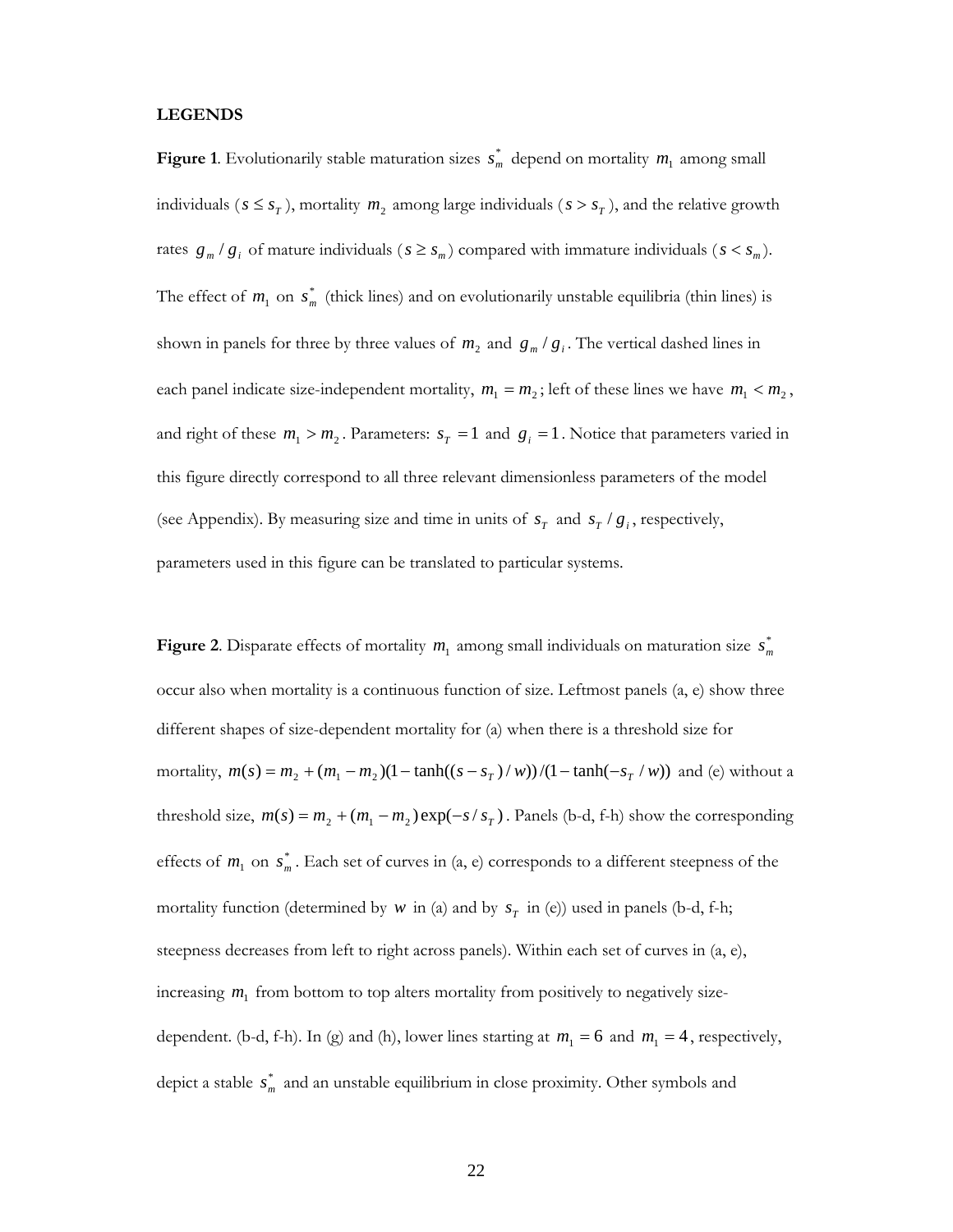parameters correspond to those used in fig. 1e, with (b & black lines in a)  $w = 0.1$ , (c & dark grey lines in a)  $w = 0.5$ , (d & light grey lines in a)  $w = 2$ , (f & black lines in e)  $s_T = 0.25$ , (g & dark grey lines in e)  $s_T = 0.5$ , and (h & light grey lines in e)  $s_T = 1$ .

**Figure 3**. The effects of mortality  $m_1$  among small individuals on maturation size  $s_m^*$  when mortality is a continuous function of size,

 $m(s) = m_2 + (m_1 - m_2)(1 - \tanh((s - s_T) / w))/(1 - \tanh(-s_T / w))$ , where *w* determines the steepness of the change in mortality with size occurring around  $s = s_T$ . Notice the different scale on the vertical axis of (a). Parameters and symbols as in fig. 1, with  $w = 0.5$ .

**Figure 4**. The effects of mortality  $m_1$  among small individuals on maturation size  $s_m^*$  when there is no threshold size for mortality,  $m(s) = m_2 + (m_1 - m_2) \exp(-s / s_T)$ . The lower lines in each panel depict a stable  $s_m^*$  and an unstable equilibrium in close proximity, other parameters and symbols as in fig. 1.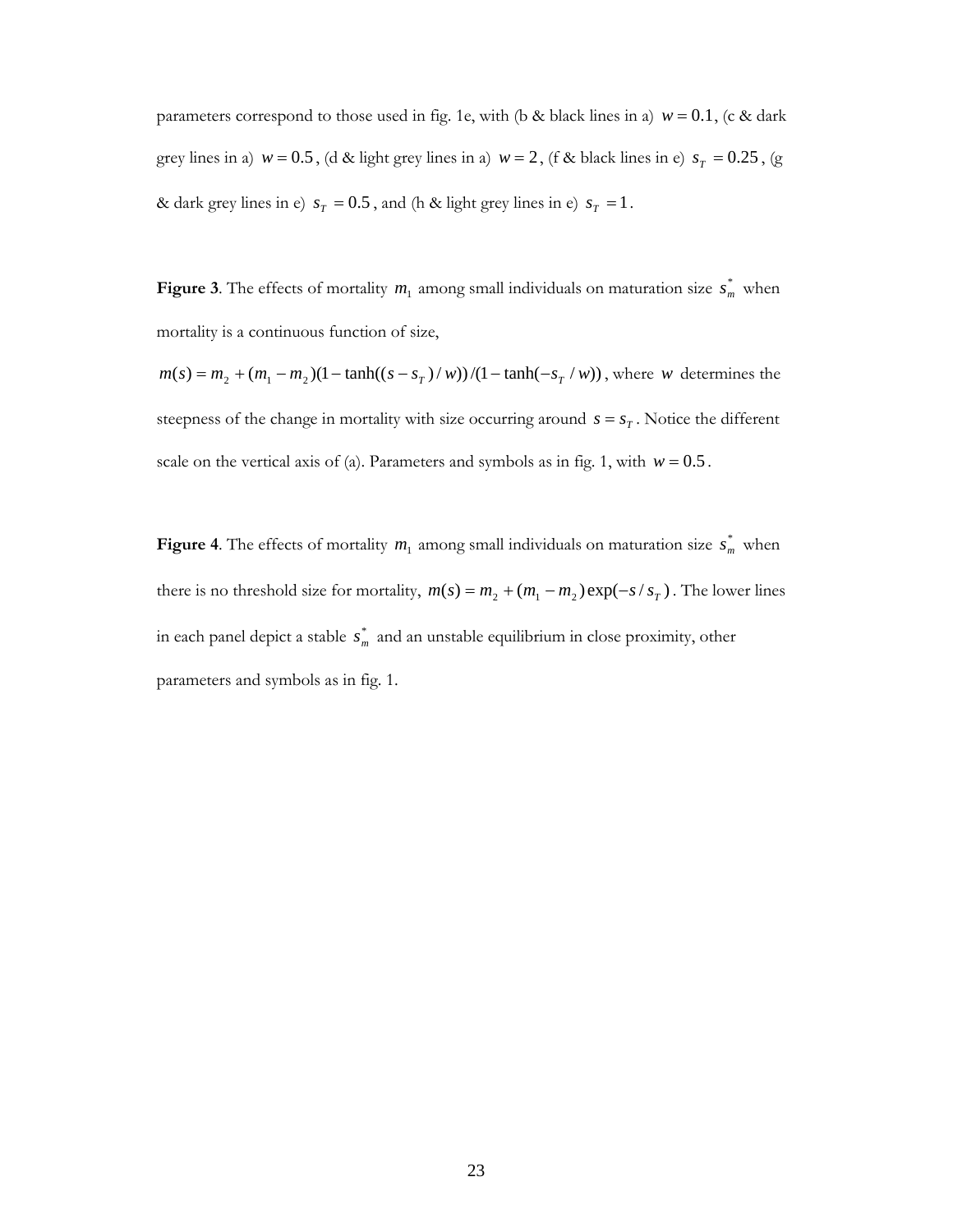

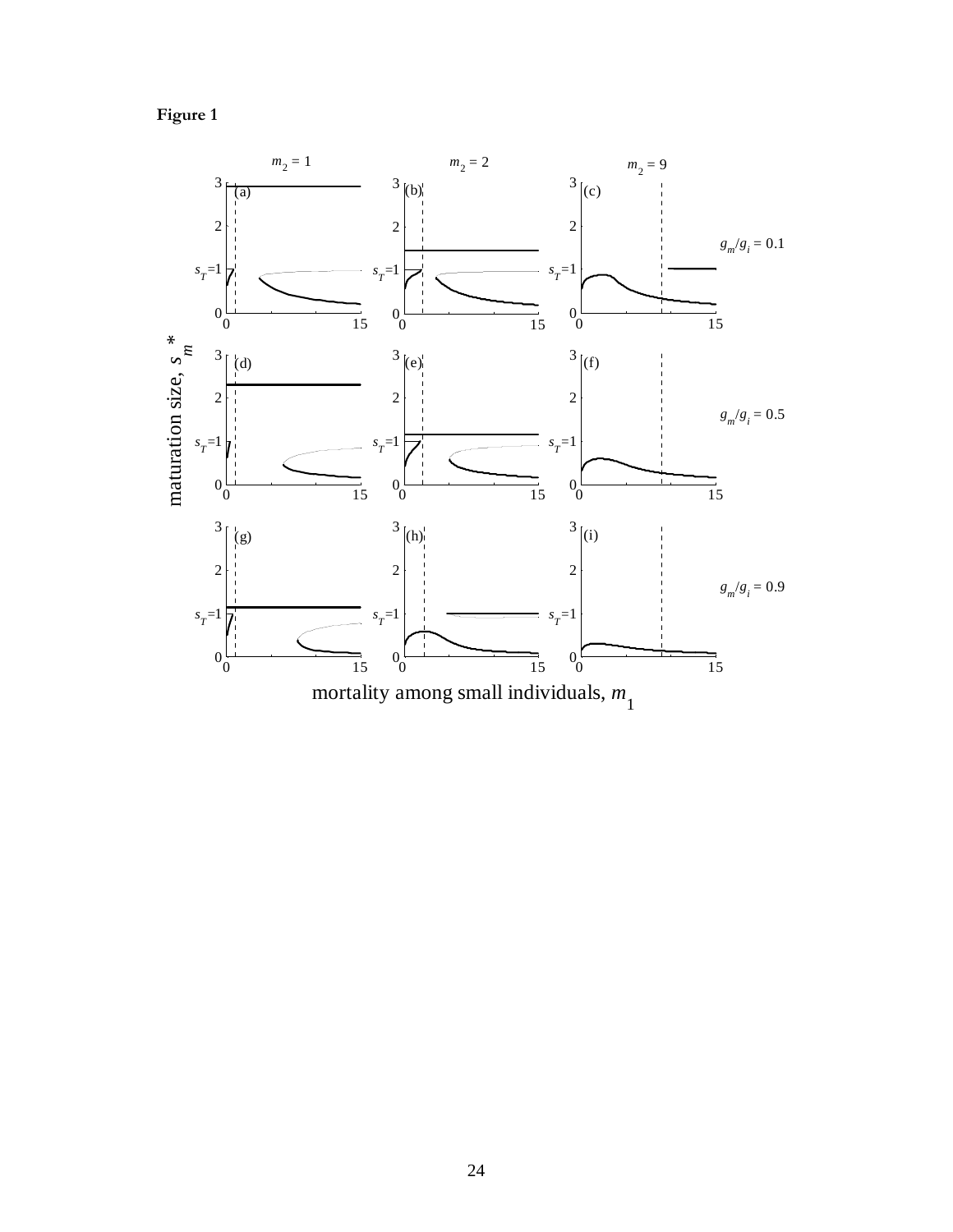

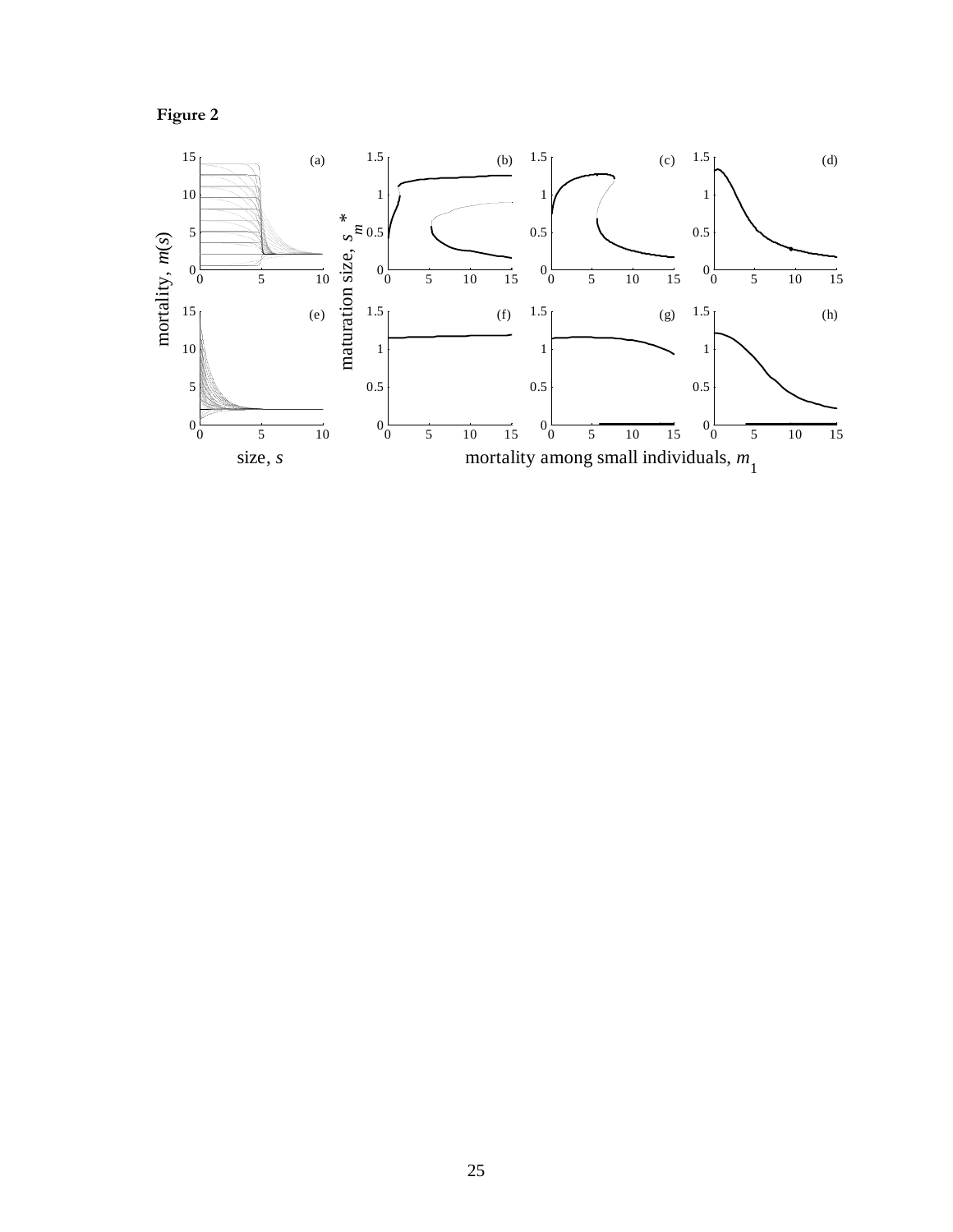